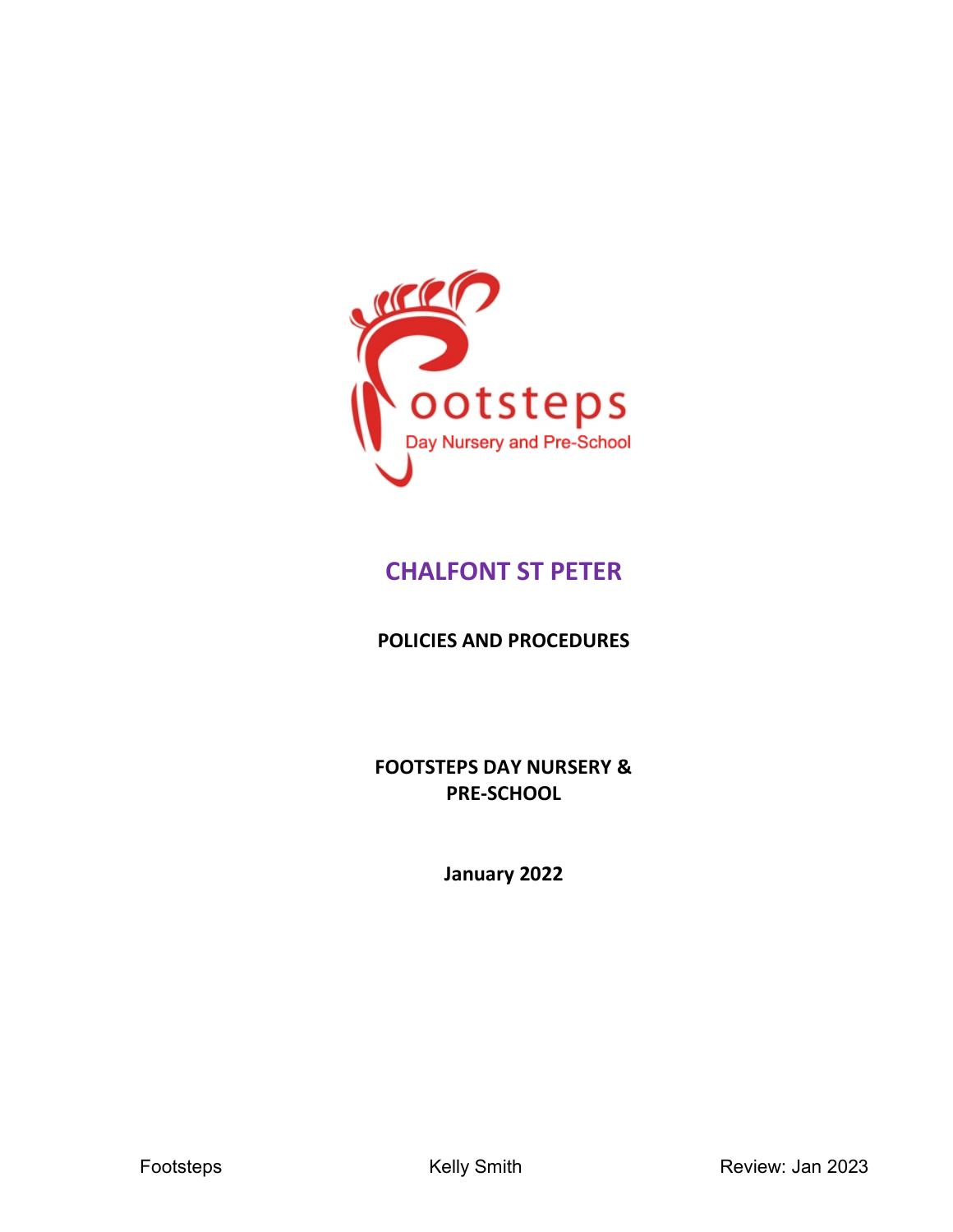### **Contents Page**

Fire and Emergency Evacuation Plan -see additional folder Covid Policy - See additional document in setting for latest policy

#### These policies were adopted for Footsteps Day nursery & Preschool

| Signed on behalf of the Owner /Area ManagerDenis Mair / Kelly Smith |
|---------------------------------------------------------------------|
|                                                                     |
|                                                                     |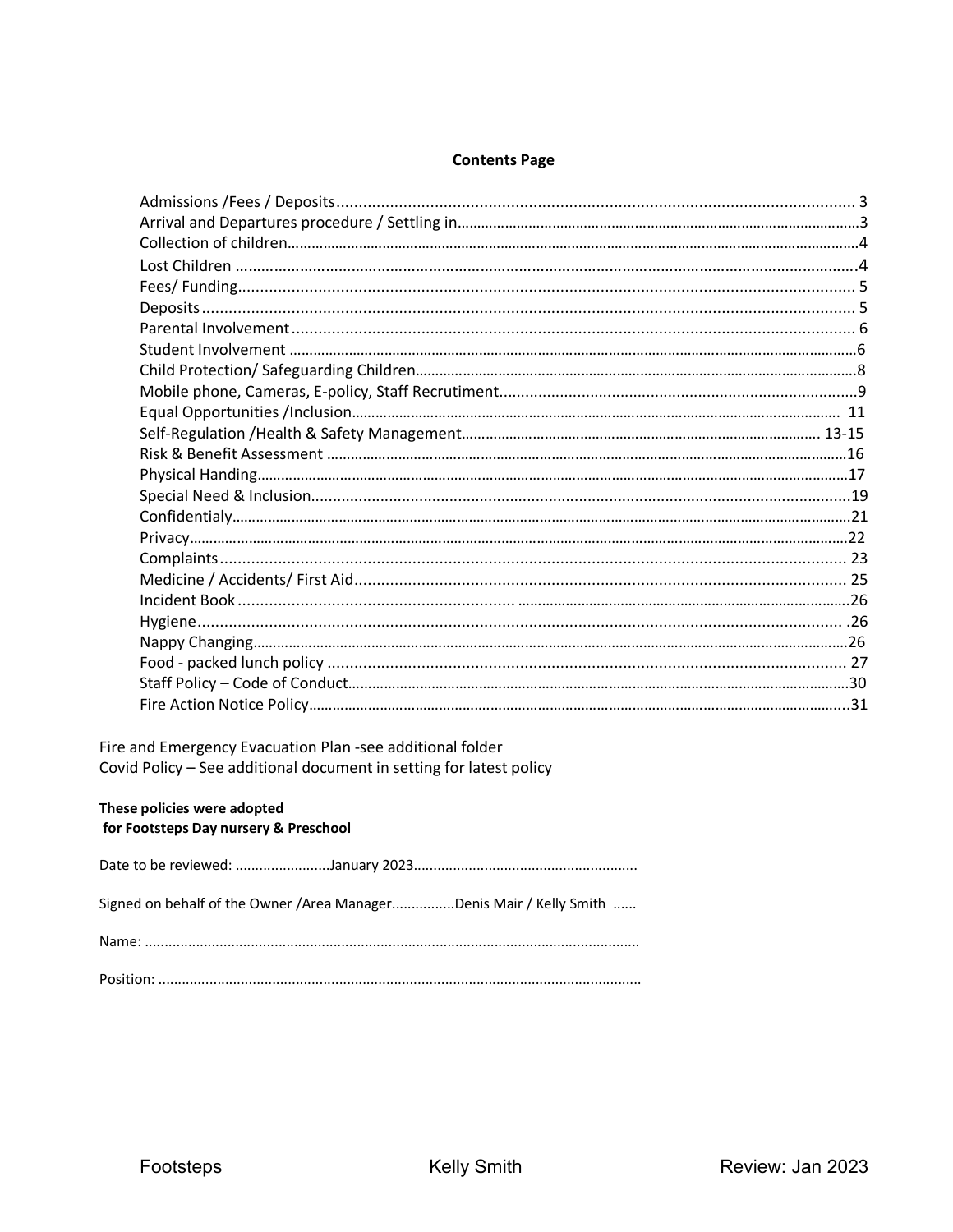# **Admissions**

It is our intention to make our nursery genuinely accessible to children and families from all parts of the local community. To do this, we will:

- Ensure that the existence of the nursery is widely known in all local communities.
- Places will be allocated on a first come, first served basis. Priority will be given to siblings of children already attending Footsteps. We also consider priorities for children with SEN.
- Children are admitted fairly and are able to be involved in all activities. All needs are catered for regardless of ethnicity, colour, gender, religion or disability.
- Our open door & Equal Opportunities Policy is widely known.

# **Arrival and Departures procedure**

- On entry to the preschool all staff, and visitors must sign the register in reception and sign out on departure.
- All children must be sign in and out by a staff member.
- The front door must only be open by a member of staff and not by parents or visitors.

### **Settling in children**

We want children to feel safe and happy in the absence of parents, to recognise other adults as a source of authority, help and friendship and to be able to share with their parents afterwards the new learning experiences enjoyed in the preschool. Children often cry when settling in. This is normal and our practitioners have had training to provide a warm and welcoming transition, however some individual children need more time to settle and strategies will be offered to enable this.

When starting, the children are allocated a primary carer, this is to provide a warm relationship between child and key person, a familiar face for a child to make a connection too. Information sharing from parents is very important at this time so that children individual needs are met. Here are some of our setting strategies.

- Reduced hours to accommodate children's individual needs
- When parents leave the setting, we will telephone parents to update them on children's well-being.

• Some children do not want to be held and prefer to be left alone, practitioners will let them self sooth, when this is required, practitioners give children space to explore the setting in their own time. However, the practitioner will observe the children for a period of time stepping in and out of the child's space, trying to engage or encourage activities and break the cycle of crying. This is always done on each individual child and sometimes another peer will come and try an activity, it may work and gains the child's attention. We always provide the best care, and by stepping back when required will be in the best interest of that child at that time.

• We will telephone parents if we feel that the children's needs are not being met within the setting and ask for a longer period of settling in. We work in partnership with parents, reassuring those whose children seem to be taking a long time settling into the preschool.

- We have an open-door policy for you to come to our setting at any time
- Encourage parents to stay with their child on their settling in sessions.

• Make clear to families from the outset that they will be supported in the nursery for as long as it takes to settle their child there.

• Encourage parents, where appropriate, to separate from their children for brief periods at first, gradually building up to longer absences.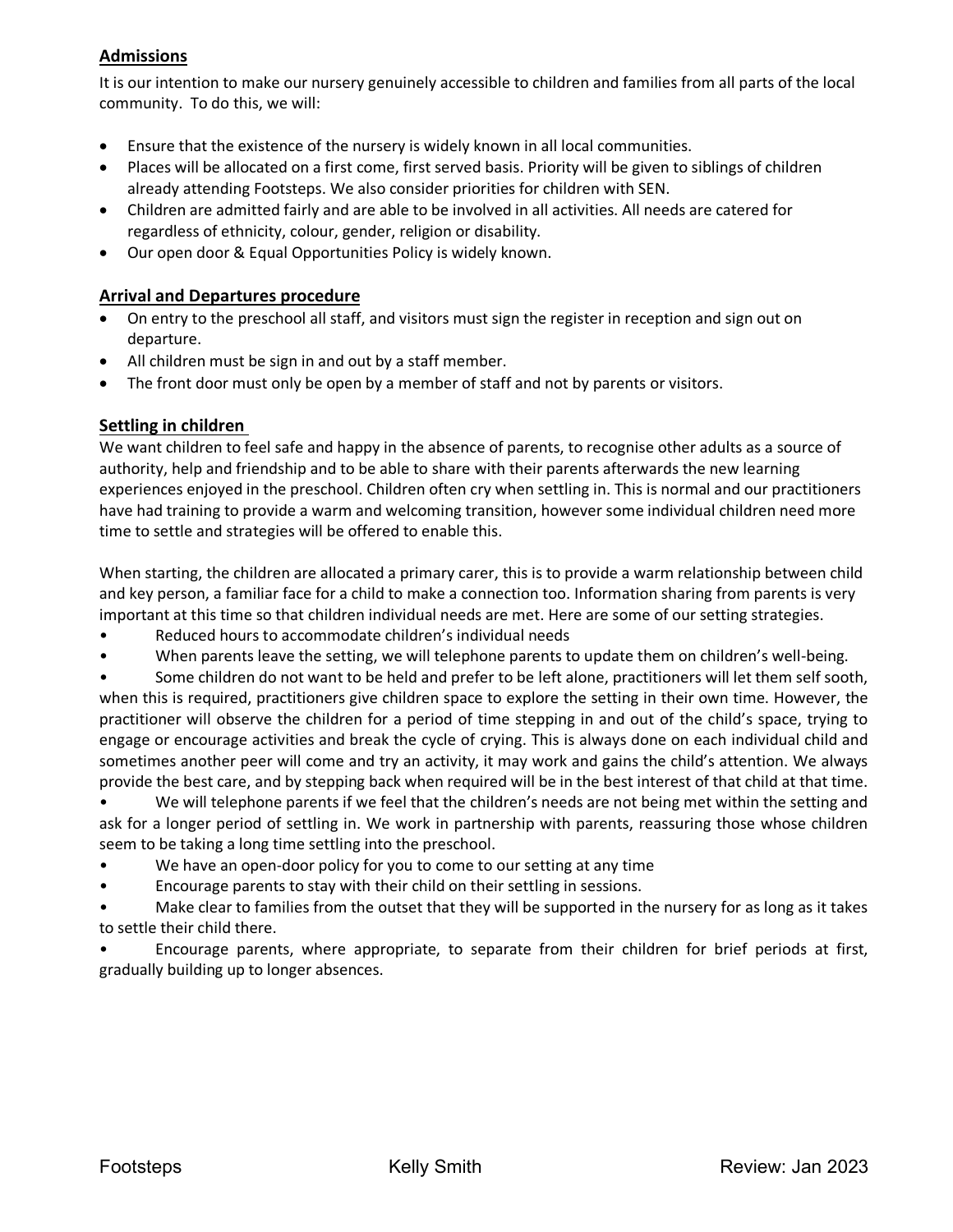# **Collection of children**

Children will only be released to the parent/guardian of that child unless written or verbal authorisation from that parent/guardian is given to Footsteps for release of the child to another person. If this is a permanent arrangement, we ask for it in writing from the parent/guardian authorising collection of their child by the named person at any time from Footsteps. We also ask that the authorised person brings with them photo identification. We will also use a password system if necessary.

If a court order exists to prevent access to a child, then Footsteps cannot accept any liability or responsibility whatsoever for the release of that child to a prohibited person unless presented with the original court order. Where the parent/guardian or other authorised person fails to collect at the due time. Footsteps has a duty of care to take reasonable steps as are necessary to protect that child and his or her safety.

If a child is not collected at the end of a session and the preschool has not been informed, Footsteps will take the following steps:

- 1. Every effort will be made to contact the child's parent/guardian or persons authorised to collect. During this time not less than two members of staff will be with the child on the premises.
- 2. If the authorised persons are not contacted Kelly Carter or Denis Mair will be informed, if not already aware.
- 3. The situation will be reported to First Response 01296 383962 after 45 minutes and the child kept at a place of safety. It will also be reported to Ofsted.

# **Lost Children**

In the event of a child becoming lost whilst in the care of Footsteps, the following action will be taken:

- Inform the Manager
- Search the premises, inside and out
- Search the surrounding areas
- Contact the child's parents
- Inform the Owners
- Notify the police

Reports must be written including times, dates, circumstances surrounding the incident and people involved. Other children will be comforted so as not to cause distress. Ratios will be maintained for remaining children and will inform Ofsted within 14 days. An investigation after any such event will take place with a security and policies and procedure review.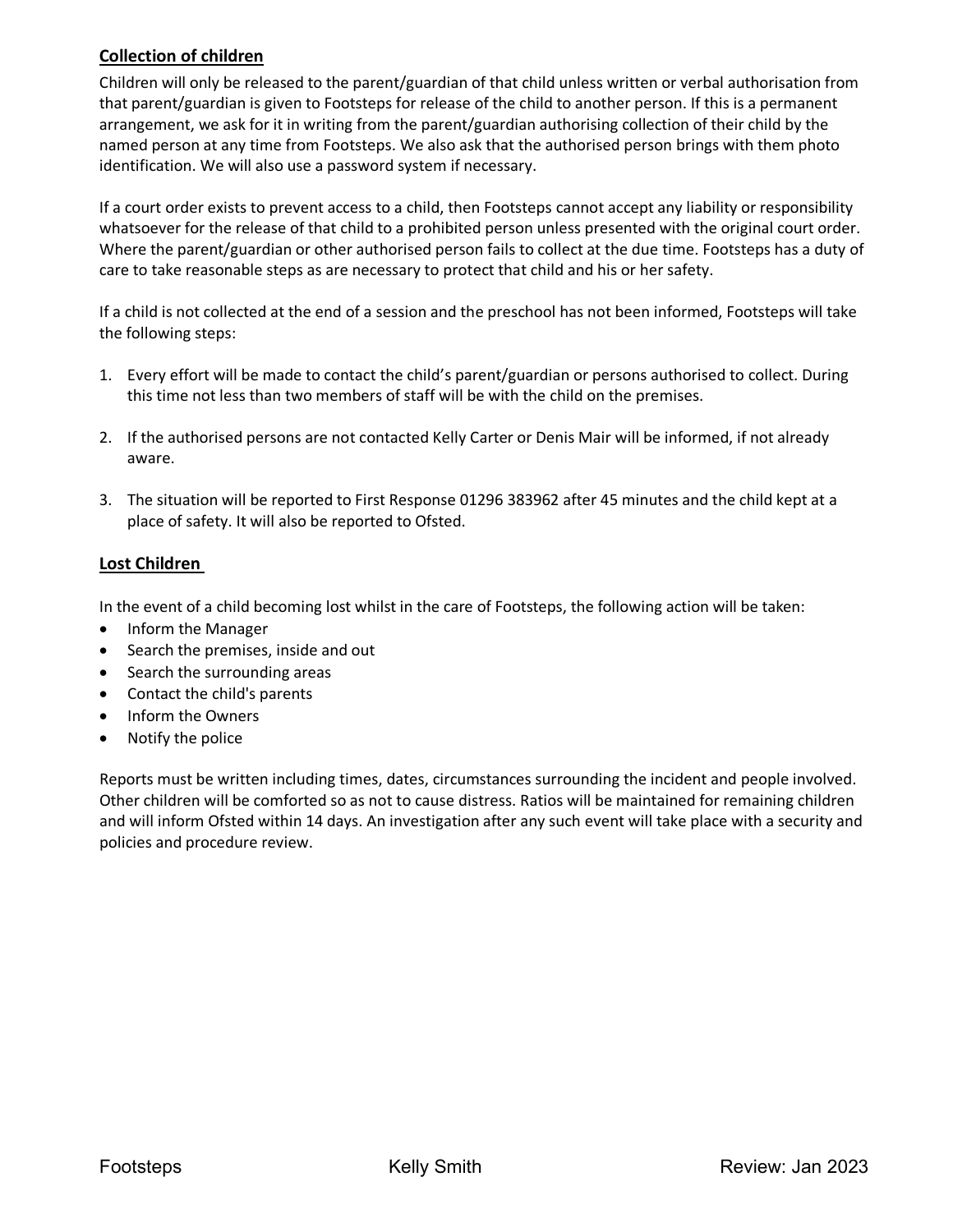# **Entitlement Funding (EF)**

Footsteps are able to offer 30 hours funding per week as a term time offer. There are no deposits for EYE funded places, but we ask for a registration fee. EYE funded children are welcomed to have settled in sessions prior to starting this will be arranged between the parent and management staff. EYE funding is available to 3 year-olds the term following their third birthday and in some cases is available for 2-year olds the term following their  $2^{nd}$  birthday.

As much notice as possible is required should you wish to split the EYE funding entitlement with another setting, and we will need to see your eligibility entitlement letter to claim funding. Full details will have to be given of the other preschool when splitting the entitlement between us and another provider.

EF funded places do not include snacks, it is charged at 50p per day. Our setting will ask for payment for full meals when required. Preschool may ask for contributions towards visits and other specialist services such as music, Yoga & French club

### **Deposits for Day-care**

A deposit is required to secure to your child's place once a place has been offered to you in writing. Full Time: £400

Part Time: £200

The deposit will be held by footsteps until your child leaves and on the basis that no fees are outstanding and that we have received four weeks written notice.

### **Fees**

- Fees are charged on a monthly basis. Term time only.
- No discount is given for holidays or sickness. No charge is made for the week between Christmas and New year. Fees are worked out for Day care on a 51-week basis. It is our policy to review our fee structure annually. Christmas Eve we close at 3pm.
- If you are late to collect your child a late fee is charged at a rate of £20 per hour. If a regular pattern emerges, we reserve to right to give your 4 weeks written notice to terminate your child's place.
- Payment of fees is a month in advance and are due on the first of each month. You will receive an invoice two weeks prior to the invoice due date. We reserve the right to charge for late payment of fees at a rate of 6% interest. However, if you are receiving difficulty in paying your fees please speak to Kelly Carter and we will try to support you as best we can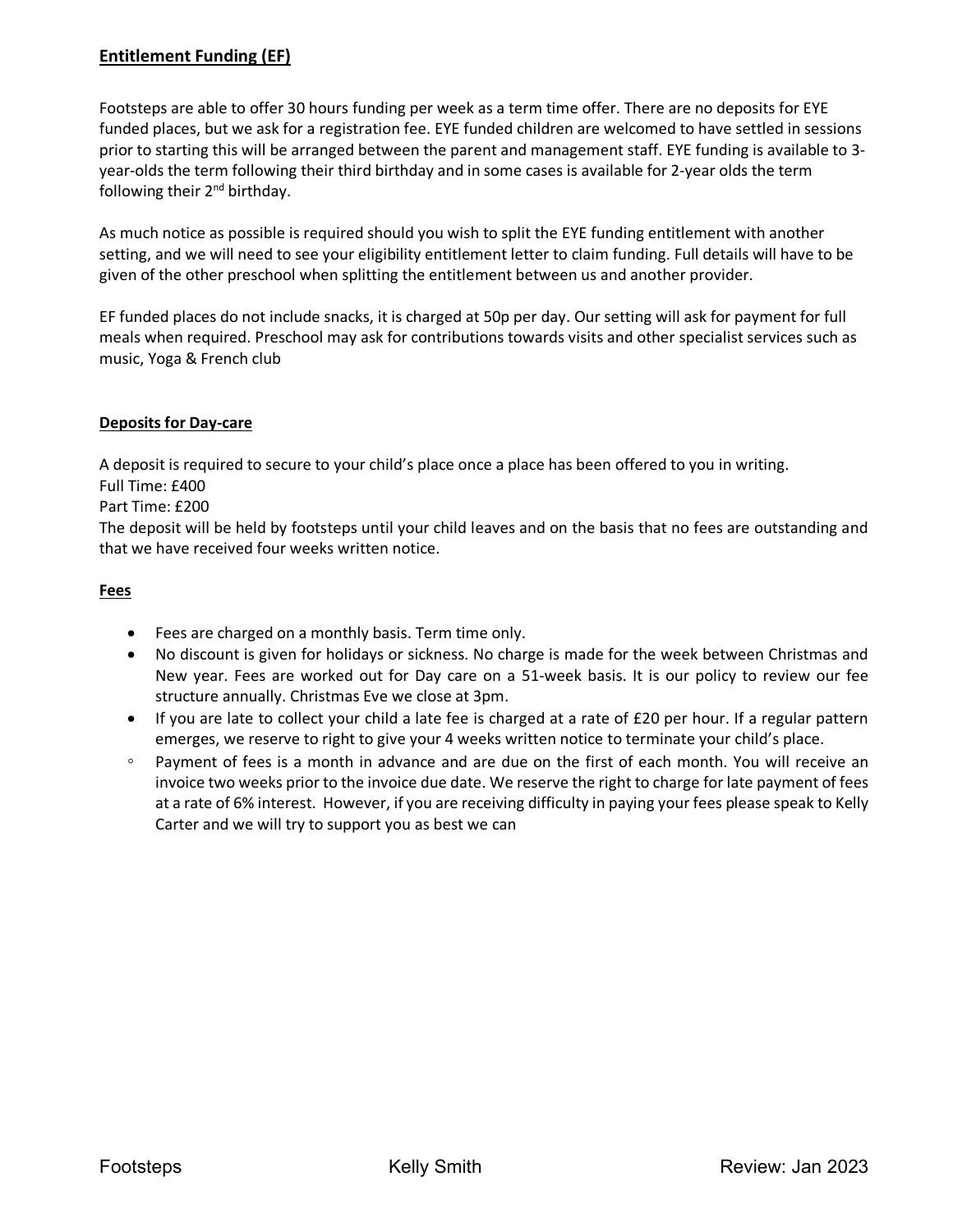### **Parental Involvement**

It is fundamental to the philosophy of Footsteps that parents enter into an equal partnership in the care and education of their children whilst they are in our care. The focus is upon shared expertise and knowledge

- Parents are at liberty to settle their children into the nursery in a way which feels most comfortable to them. Carers recognise the unique needs of the individual and will offer professional support in line with the parent's needs and wishes. Home visits are welcomed.
- Parents are warmly welcomed to talk to staff at the beginning and end of each day or session and to share with their child what he or she has been doing during the day. We welcome telephone calls or e-mails at any time.
- The educational provision made at Footsteps is based on an active learning approach and is tailored to suit individual children's needs. Outdoor space and access to sports-based activities are a key element in the care that we provide. We have our own aspirations and work within the curriculum.
- The progress of each child will be monitored. Each child will have a learning journal which is shared with parents on their child's progress, activities and progress via tapestry . Day Care books ( Under 3's) and special mentions from home are also shared with parents. All documents will be the property of the parents when the child leaves. Footsteps retains the original Child Entry Record.
- Termly newsletters provide an excellent tool for communication between us and parents. Contributions from parents are welcomed and encouraged.
- Parents are invited to contribute ideas for activities for all ages. This is facilitated during meetings which parents are invited to attend.
- Parent-carer consultations provide a formal opportunity to discuss the children's development and welfare.
- Parents evenings take place throughout the year for information on progress to be shared.

### **Student Placement Policy**

Work Experience students are welcomed here at Footsteps but after their pre-visit if we feel we are unable to fully cater for their needs we are able to reserve the right for them to attend.

A checklist is done on arrival to make sure all relevant information is passed on to these students regarding health & safety during their time with us. All students are assigned to a senior member of staff which is known as their mentor, they will work alongside this staff member and will never be left on their own with any child/children. It is also our policy to never have more than one student on the premises at one time unless agreed with the manager.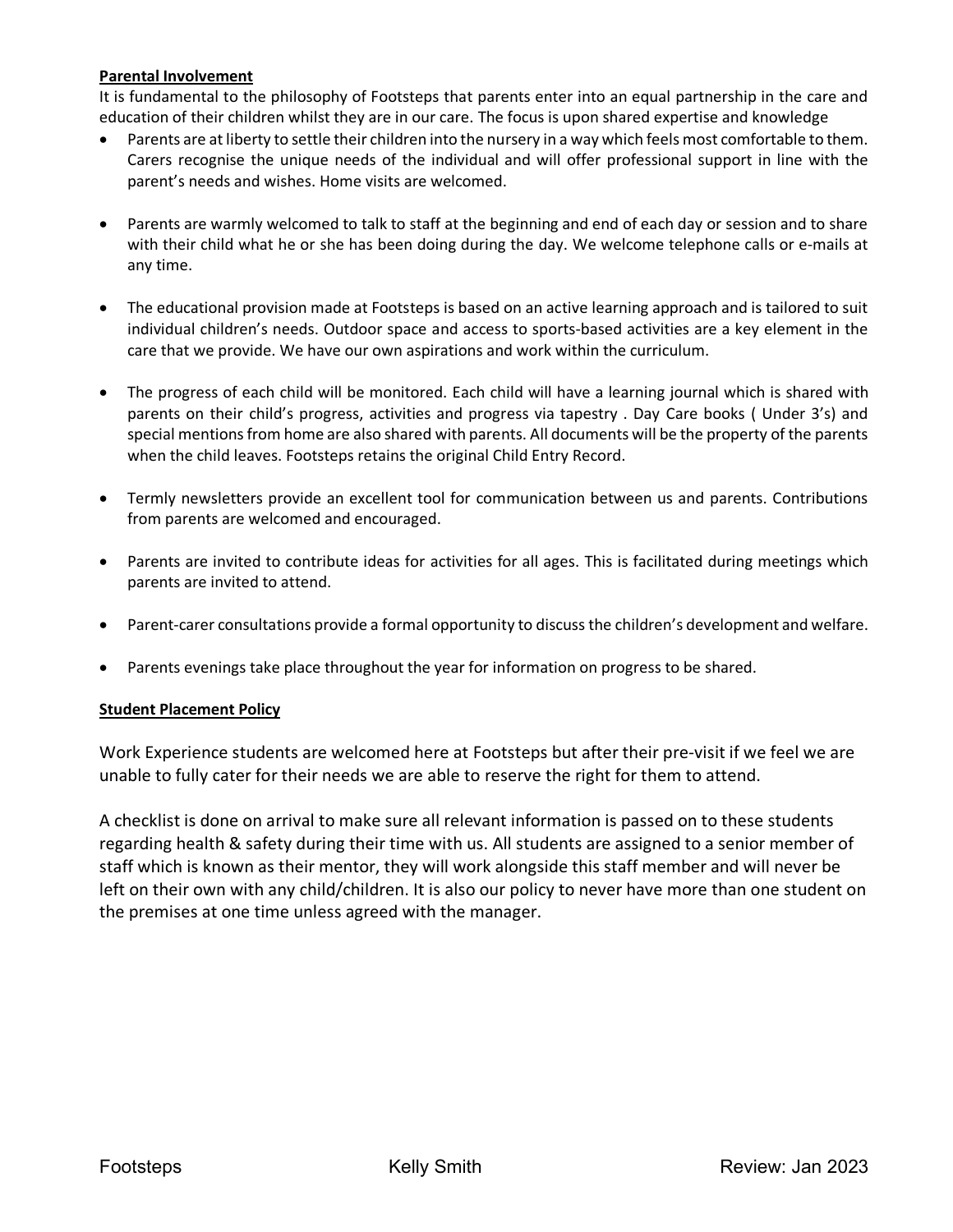### **Child Protection & Safeguarding Children**

#### **Statutory framework**

Learning and Development 1.3 Personal, social and emotional development

### **Safeguarding procedures**

- **Every child has the right to be protected**
- **It is everyone's responsibility to protect children**

It is the responsibility of all staff employed by Footsteps Day Nursery & Pre-School to apply the safeguarding partnerships/ Early Years and Childcare Service guidance. Safeguarding partnerships is a statutory body charged with ensuring the effectiveness of local arrangements and services to safeguard children. We work online with the working together to safeguard children act July 2018.

This involves recognising, recording and reporting signs of child abuse and/or neglect. If we come across any sign of FGM (female genital mutilation) we will report through First Response. We are aware of peer-on-peer abuse and recognise potential for safeguarding issues and will record within our safeguarding policy.

Details of any child arriving at the nursery with an injury must be recorded in the Incident Book by the parents. If the child's carer is not satisfied with the explanation as to how the injury occurred, the parent will be informed that the matter will be taken further. In some cases, if a child is at immediate/further risk of harm parents would not be the first point of contact.

If a member of staff is concerned regarding the possible abuse of a child all relevant information will be recorded. This should include:

- Date, time and place
- Physical signs such as bruising
- Verbal disclosures and comments made by the child
- Uncharacteristic changes in the child
- Inappropriate sexualised conduct of sexual knowledge for the child's age and understanding
- Emotional effects, such as loss of concentration
- Comments made by the parent/guardian after discussions of the concerns

If a child requires urgent medical attention arrangements will be made to take the child to hospital in line with our 'Accident Policy'. A member of staff who suspects a child is being abused can go to a designated officer in the nursery or contact First response themselves.

The manager, **Jo Petty**, is the Designated Person for Safeguarding children. In addition to **Anna Barrell**. All staff have regular training. Staff are booked on to safeguarding courses as part of their induction with refreshers annually and all staff complete training every 2 years or as required. Designated officers update their certificates every 2 years in line with requirements. Staff at footsteps will have a DBS when working in our setting in addition to a Disqualification check*.* 

If a member of staff becomes concerned for a child outside of normal office hours, they should contact First Response.

A Unique Child 3.1 Inclusive Practice 3.2 Keeping safe Positive Relationships 3.27 Parents as partners Enabling Environments 3.20 Supporting every child 3.28 The Learning Environment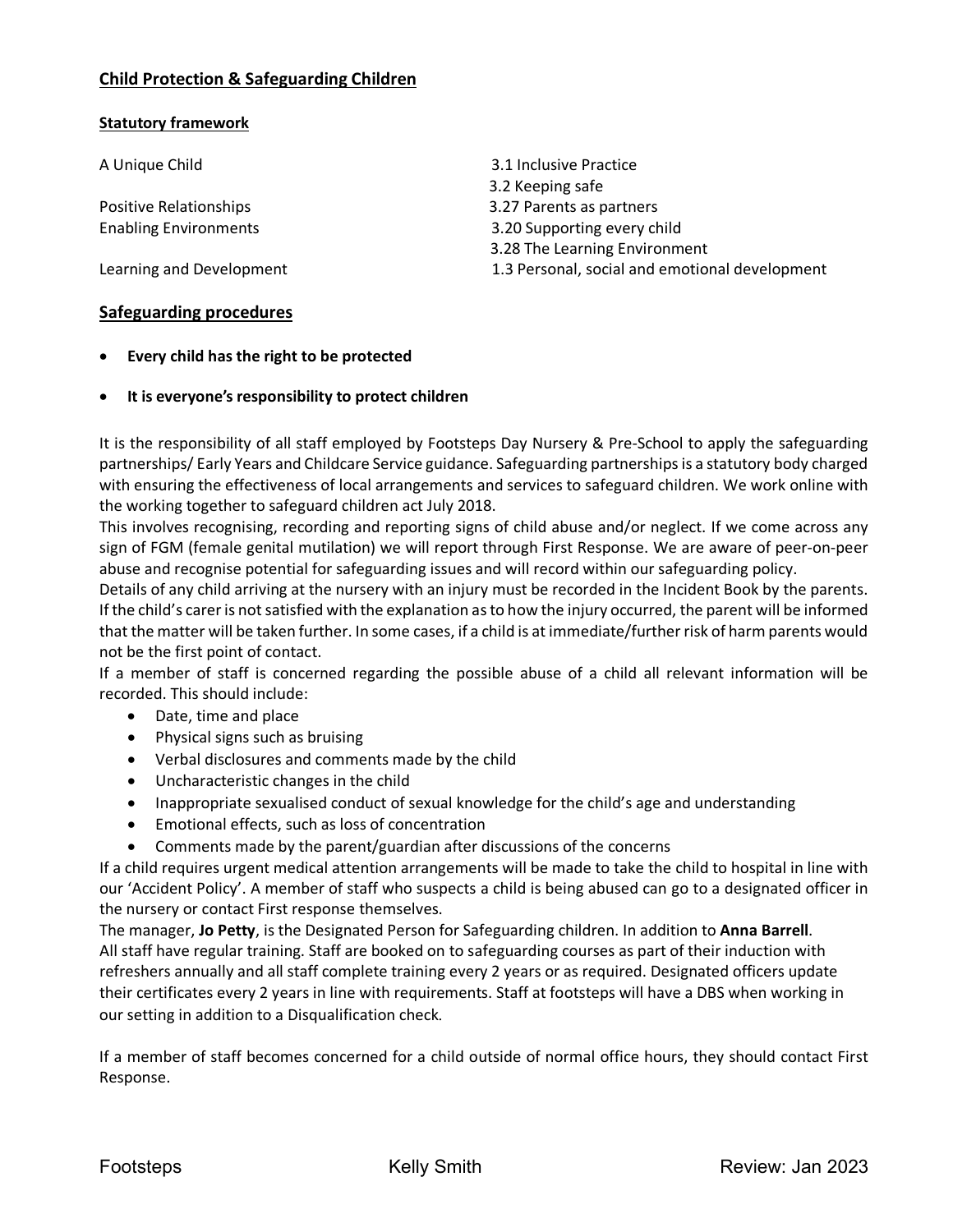### **Allegations involving staff**

- A parent or a child makes a complaint against a member of staff the designated officer must be informed.
- Any member of staff who has reason to suspect a child may have been abused by another member of staff either at nursery or elsewhere must immediately inform the designated officer.
- A record of the concerns must be made on a staff allegation form including a note of anyone who witnessed the allegation.
- Designated Officer will notify the Local Authority Designated Officer (LADO) within 24 hours and follow any advice given.
- We will also notify Ofsted on 0300 1231231 asap but within 14 days.
- If the allegation constitutes a serious criminal offence, it will be necessary to contact the Child Protection and Sexual Crime Unit before informing the member of staff.
- Following advice from LADO we will carry out an investigation. It may be necessary to suspend the staff member but where possible give them other duties.

### **Contact Numbers:**

**First Response: 01296 383962 First Response out of hours: 08009997677 Local Authority Designated Officer: 01296 382070 Ofsted: 03001231231 Child Protection and Sexual crime unit (police) 01628 816935**

*If we are concerned about the suitability of any staff member, to work with children. Or a member ofstaff resigns during allegations of child protection we will make a referral to the Disclosure and Barring service (DBS). 01325 953 795.* 

### **PREVENT**

We are alert and aware of any child's change in behaviour about radicalisation and to challenge any extremist views. We have regard for the PREVENT duty guidance for England and Wales updated April 2019. A copy is available in the nursery for reference. Staff are supported to try and identify children at risk of being drawn in to terrorism. We work to our British values and operate these throughout our preschool, a democracy, individual liberty, rule of law and mutual respect and tolerance. Should we be concerned about a child we will follow out safeguarding procedures and contact First response.

### **Female Genital Mutilation (FGM)**

We will follow the procedures for dealing with cases of FGM as set by safeguarding partnerships. We will always seek advice before making at referral to First Response, however in cases where the removal of a child from this country for FGM is imminent we will contact the Police directly. From a Child Protection perspective, a child for whom FGM is planned is at risk of significant harm through physical and emotional abuse, it may also be considered as sexual abuse.

Typical identifiers / triggers are:

- Family comes from a community known to practice FGM
- Family / child talks about a long holiday
- Family / child may have asked to be excused PE / swimming on return
- Family / child may confide that she is going to a 'special ceremony' when on holiday
- Female child is known to have a mother that has been subject to FGM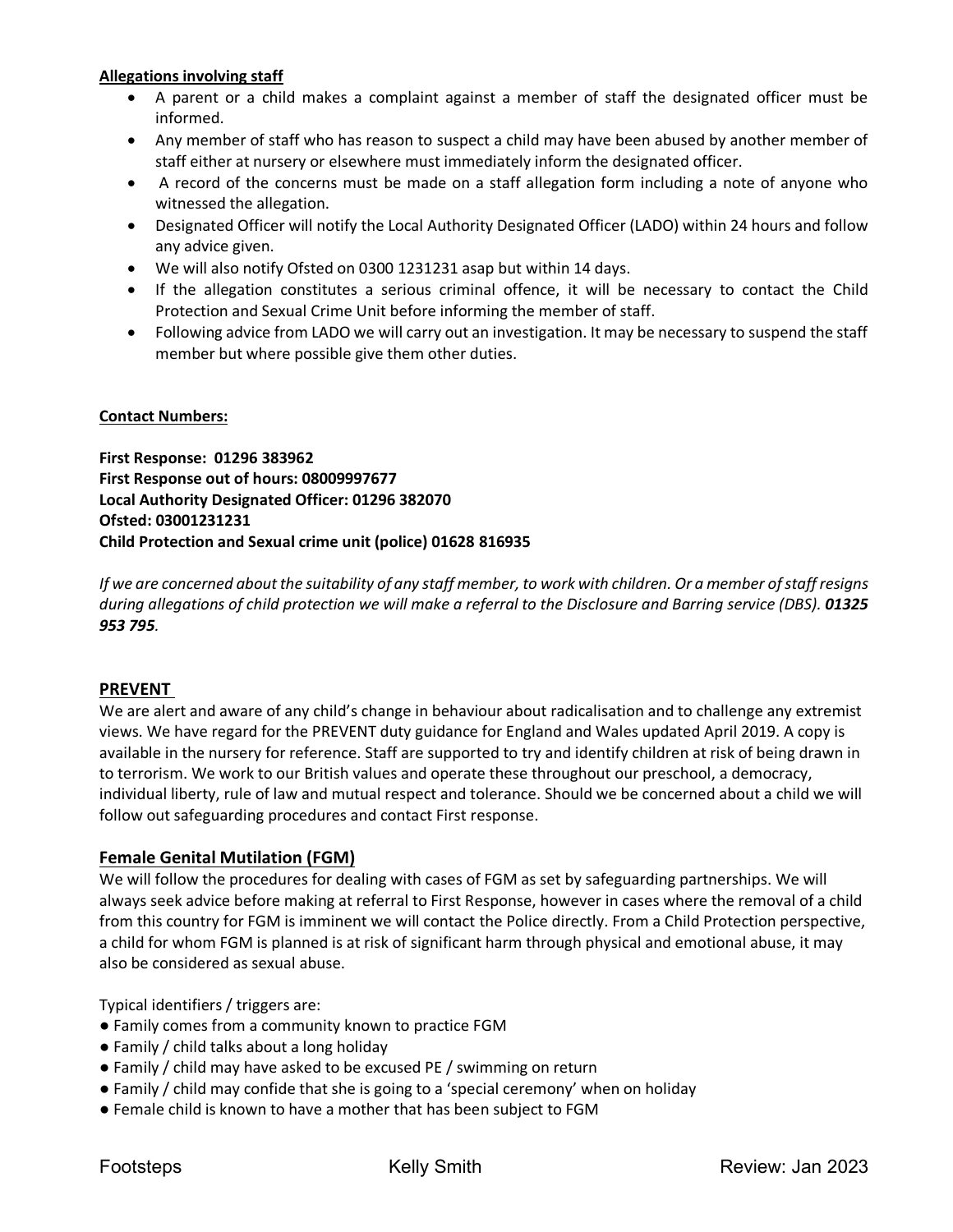- Female child is known to have a sister that has already undergone FGM
- Family are socially isolated or less well integrated into UK society
- Family withdraws female child from PSHE / SRE to keep child less informed about their body.

### **Bullying**

Bullying is a specific form of abuse which may be prevalent in early year setting and is defined as deliberately hurtful behaviour, usually repeated over a period of time where it is difficult for the victims to defend themselves; this may also be seen as child on child abuse as noted above. The extent of bullying can include emotional and / or physical harm to such a degree that it constitutes significant harm, as set out in the definitions above, due to the extent to which it affects the health or development of the child subject to the bullying behaviour.

### **Whistleblowing Policy**

If any staff member has concerns about another staff member regarding their conduct at work or anything, they feel inappropriate they can come confidentially to their head of room or the manager regarding any issues. Should they have concerns regarding the area manager they can speak to Denis Mair. All concerns are strictly confidential to other members of the team and will be protected to the best of our ability to do so. Any concern can also be reported to LADO or OFSTED should they wish to instead.

### **Mobile Phone Policy**

All staff must leave any mobile phone device in the office. No mobile phones are allowed within the nursery environment where children are present. Staff can use their phones in lunch and break times and if emergency occurs, they can give the nursery landline. Visitors must not use their mobile phones when looking around the nursery.

Clause – Afterschool – - Outings 1 person takes a preschool mobile phone for pick-ups or outings so to be used only in an emergency.

# **Camera Policy**

The preschool has its own Camera on our own kindle device which is kept on the premises. We have our own files kept on the preschool kindle with the photographs on it and as children leave, they will be deleted. No staff or parents are to be taking photographs on a personal camera or mobile phone.

### **E-Policy**

Staff are prohibited to mention details of Footsteps on any online social networking site. This includes any Parents/Child names or any aspect relating to the preschool. Students and parents are also asked not to mention details of the preschool on any networking site and this is considered gross misconduct which result in disciplinary action.

We have a private Facebook page, should you **NOT** wish your child to be photographed and published on this page we ask that you inform us in writing. From signing our policies and procedures you give permission for your child to be present in photographs which may be put on to the social media Facebook page. No account can use any photographs from this page and publicly shared on to their own public page. We ask for any permissions via our GDPR forms to be signed.

We also have a public Facebook page where permissions are always sort before any photographs are publicly used for marketing purposes.

### **Electronic Learning Journeys**

Our online system 'Tapestry' tracks and shares a child's progress with their parents. The benefits include improved levels of engagement with parents, reduction in paperwork and careful tracking of the children's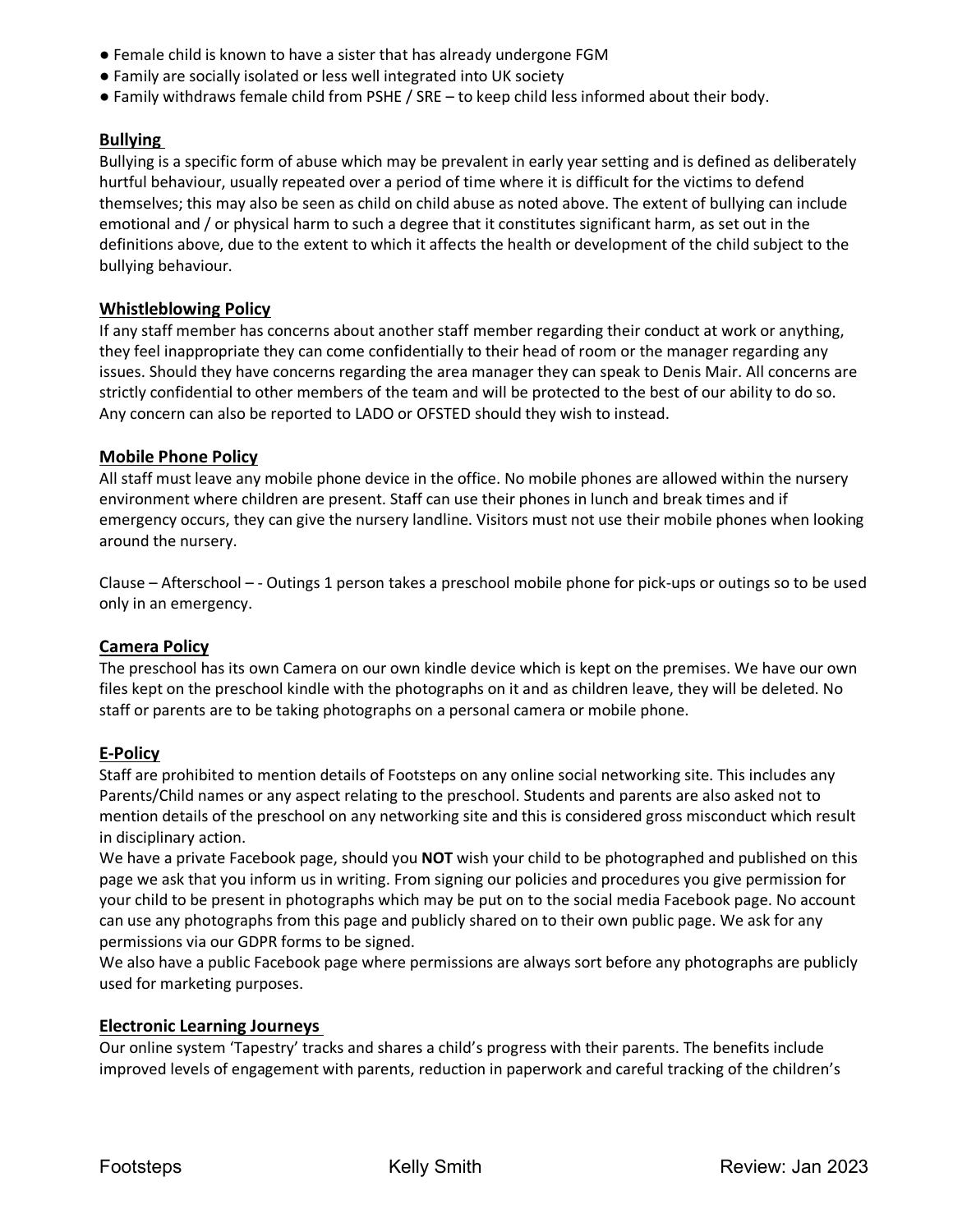progress. Careful consideration has been given to safeguarding and data security. To that end we have ensured that:

Tapestry's information is kept on secure dedicated servers based in the UK. Access to this information is via a unique user ID and password. Parents can only see their child's information and have NO access to other children's. Parents are given a letter fully explaining Tapestry on their child's first day, together with their unique password.

### **Staff Recruitment**

All staff are DBS checked, numbers and dates are displayed in the office.

We ask them to inform the manager of any convictions, reprimands and warnings which may affect their suitability to work with children. Staff must declare within their supervisions whether their personal situations haven't change and Ofsted will be informed within 14 days should a staff member declare this.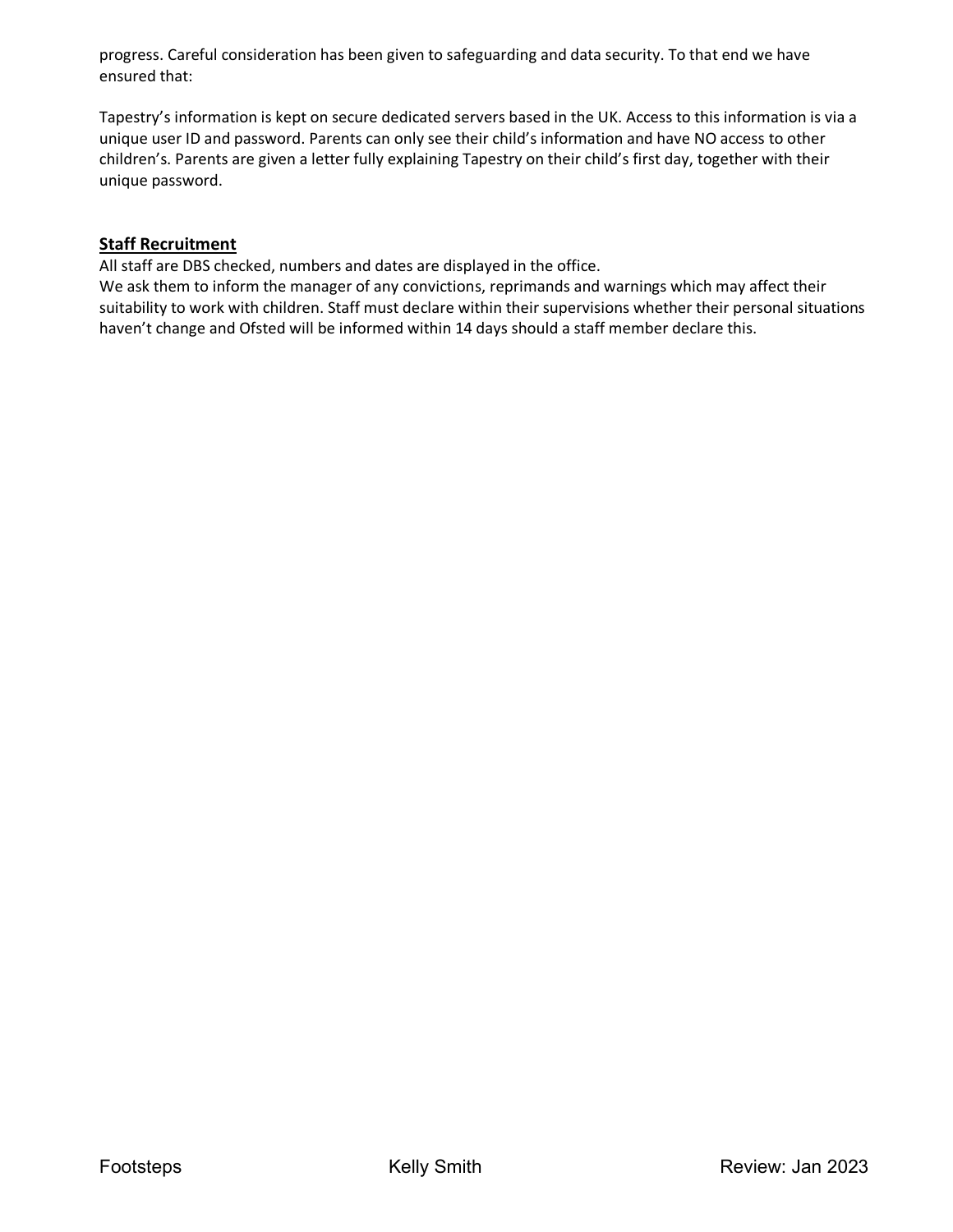# **Equal Opportunity -Valuing diversity and promoting equality**

# **Inclusion Policy**

### **Statutory framework**

| A Unique Child:                  | <b>1.6 Inclusive Practice</b>          |
|----------------------------------|----------------------------------------|
|                                  | 3.1 Keeping Safe                       |
| <b>Positive Relationship</b>     | 1.1 Parents as partners                |
|                                  | 2.1 Supporting Learning                |
|                                  | 1.10 Key Person                        |
| <b>Enabling Environments:</b>    | 2.10 Supporting every child            |
|                                  | 1.7 The wider context                  |
| <b>Learning and Development:</b> | 1.12 Areas of learning and development |

Every child who attends Footsteps is recognised as an individual.

- We recognise that we live in a pluralistic society and we reflect this in our resources.
- We avoid stereotyping and recognise differing cultures, belief systems and values.
- We actively promote inclusion.
- We work in line with the Equality Act 2010.

### **Aims**

To make children feel valued and good about themselves and to enable them to share their experiences with each other and staff.

### **Admissions**

Children are admitted fairly and can be involved in all activities. His or her needs are catered for regardless of ethnicity, colour, gender, religion or disability.

### **Employment**

We employ staff fairly and do not discriminate against ethnicity, colour, gender, religion or disability. We do not tolerate any racist behaviour towards children or adults in our setting.

If any inappropriate or racist comments, attitudes or responses are heard this will be challenged and any staff members who hear any of these such comments are to report them to the management of Footsteps. There will be an investigation held with the staff member suspended until we have completed our investigation and can lead to disciplinary action.

### **Training**

We encourage staff to attend appropriate Diversity and Inclusion courses to improve on their knowledge and their practises.

### **Curriculum**

Every child has equal opportunity to access a range of appropriate learning experiences, enriched play situations, appropriate equipment and interaction with qualified staff. Appropriate provision is assured by recognising each child's level of development. We include cultural festivals in our planning of activities throughout the year and promote celebration of diversity in our society. We follow the EYFS and develop a learning culture where we work within our British Values. For example, Rule of law - We have our own code of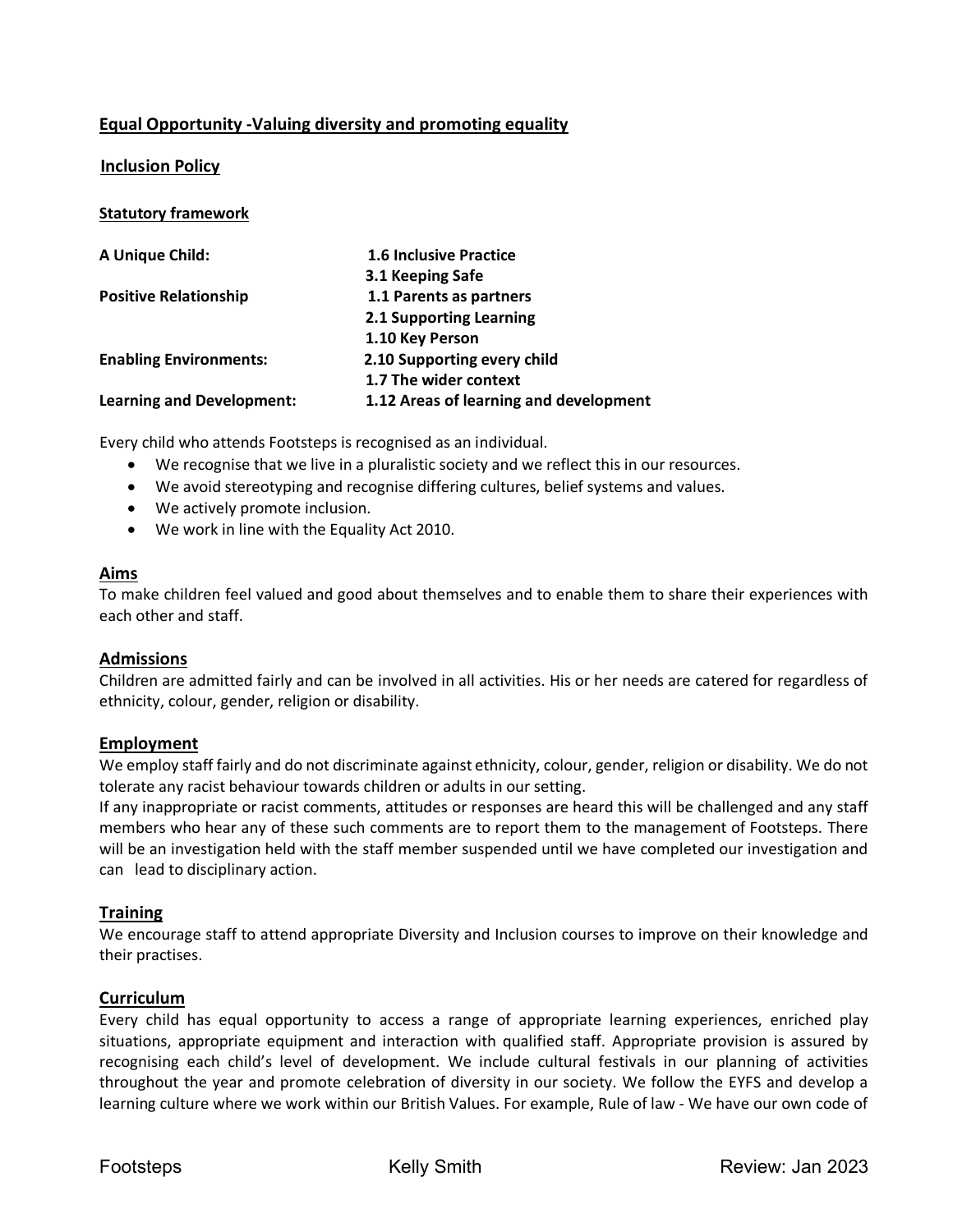conduct which the children have produced to support for the preschool. Democracy where children are encouraged to make daily risk assessments and make decisions together.

### **Valuing diversity in families**

Families are welcomed, valued, informed and able to become involved within the preschool. We welcome all parents in to the preschool.

#### **Dietary**

Every child's dietary/cultural needs are taken account of within our menus. Water is available throughout the day and we promote healthy eating through a nutritionally balance menu. Good hygiene is encouraged throughout the day with hand gel available and good washing hands practise.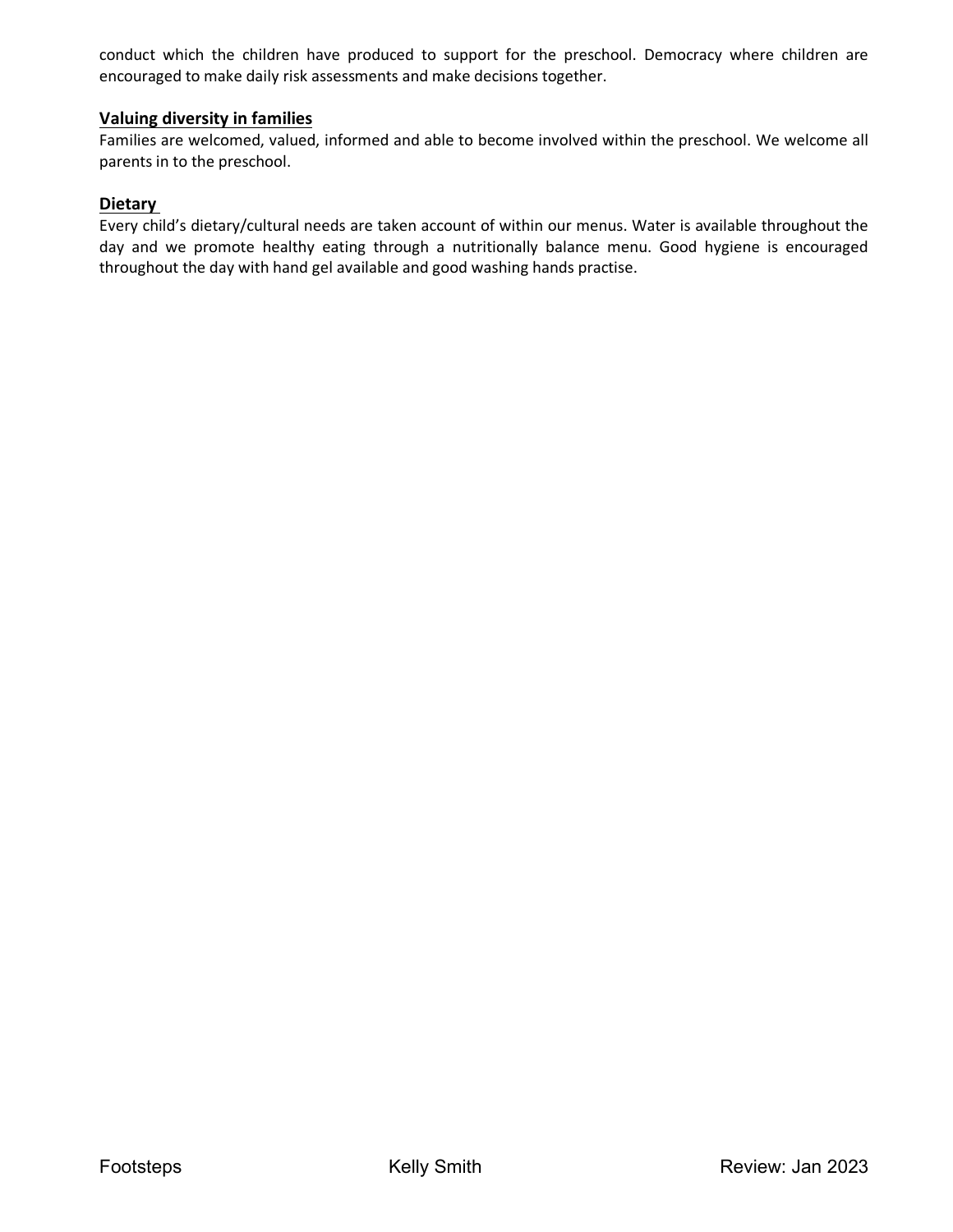# **Self-Regulation Policy (Supporting Children's Behaviour)**

Self-regulation is the ability to manage your emotions and behaviour in accordance with the demands of the situation. It includes being able to resist highly emotional reactions to upsetting stimuli, to calm yourself down when you get upset, to adjust to a change in expectations and to handle frustration without an outburst. It is a set of skills that enables children, as they mature, to direct their own behaviour towards a goal, despite the unpredictability of the world and our own feelings.

- Children at Footsteps are viewed as individuals who are developing social skills alongside other areas within a framework of their understanding of the world**.**
- The foundation of good discipline is based upon the good management of children and resources.
- Positive reinforcement & good self-regulation will set the tone of procedures used by the staff. A range of strategies appropriate to the occasion and level of development are employed.
- The integrity of each child is always to be respected.
- Children's feelings will be considered as well as the feelings of adults working within the preschool.
- It is appropriate to support children in learning and acceptable strategies for working alongside each other to help children. It may be a sign that he or she has difficulty with emotional self-regulation.
- It is inappropriate within this context to view any behaviour as 'naughty' and the term is not used.
- On no account will any form of physical restraint be used unless as a last resort to prevent injury to themselves, another child/adult or equipment. Any such incident will be recorded, and a physical restraint form completed, and the parent must sign it at end of the day. No verbal form of humiliation or sarcasm will be permitted.
- Physical Intervention where necessary staff members will physically intervene to stop a child from hurting themselves or others or to reduce the risk of injury due to children self-regulation . In the event of this happening a record of all incidents is kept where physical intervention has be used and parents/carers will be informed on the same day and a signature required.
- Children will be encouraged to take as much responsibility for their own behaviour as they are able.
- We work with parents in partnership regarding behaviour.
- We encourage children to take time to reflect on their behaviour and work through their emotions.
- Self-esteem is a child's most precious resource and will seek to build it by helping children to feel loved and positive in their own ability.

As a parent or a member of staff with a concern of a child's behaviour, the following framework should be followed:

| Parents | <b>Key Worker</b> | <b>Head of Room</b> | Manager | <b>Owners</b> |
|---------|-------------------|---------------------|---------|---------------|
|         |                   |                     |         |               |

When addressing self-regulation concerns, we will always;

- Seek information from parents/carers and discuss with them any issues, strategies and actions to promote positive behaviour, as concerns arise.
- With parental advice, we will seek advice as necessary from other agencies, the Service for Young Children.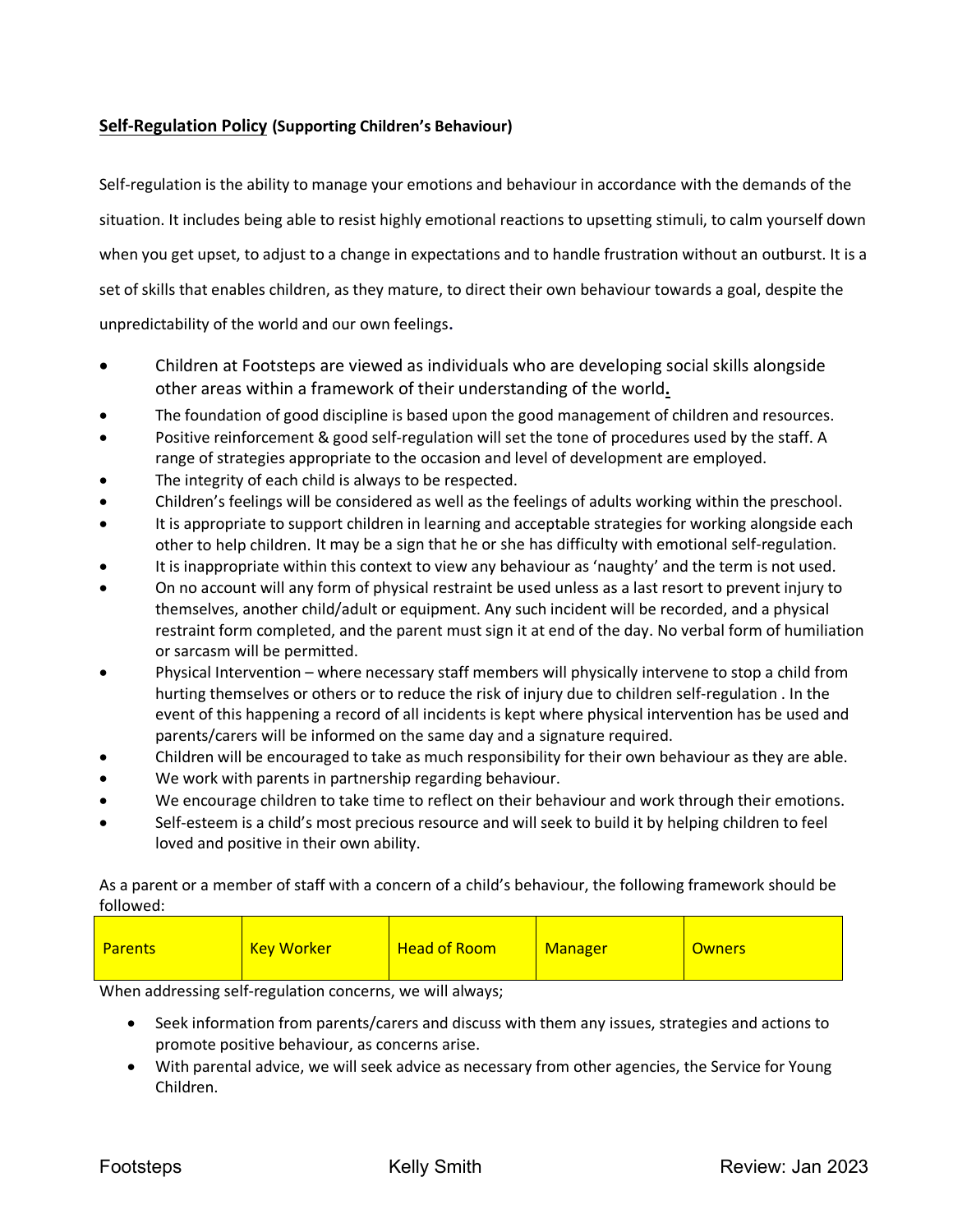- If a child cannot self-regulate and it persistently and presents a significant and consistent risk to themselves or others, we may discuss with parents/carers the possibility of keeping the child at home for a short period of time. This will allow time for staff and parents/carers to make reasonable adjustments to manage the child's self-regulation
- in accordance with the Equality Act 2010. We will consult the before taking this action. We will consider fully the views of the parents/carers and child on developing approaches and strategies to plan for the child's return to our setting.

Named Person for **Self -Regulation Management** is **Jo Petty.**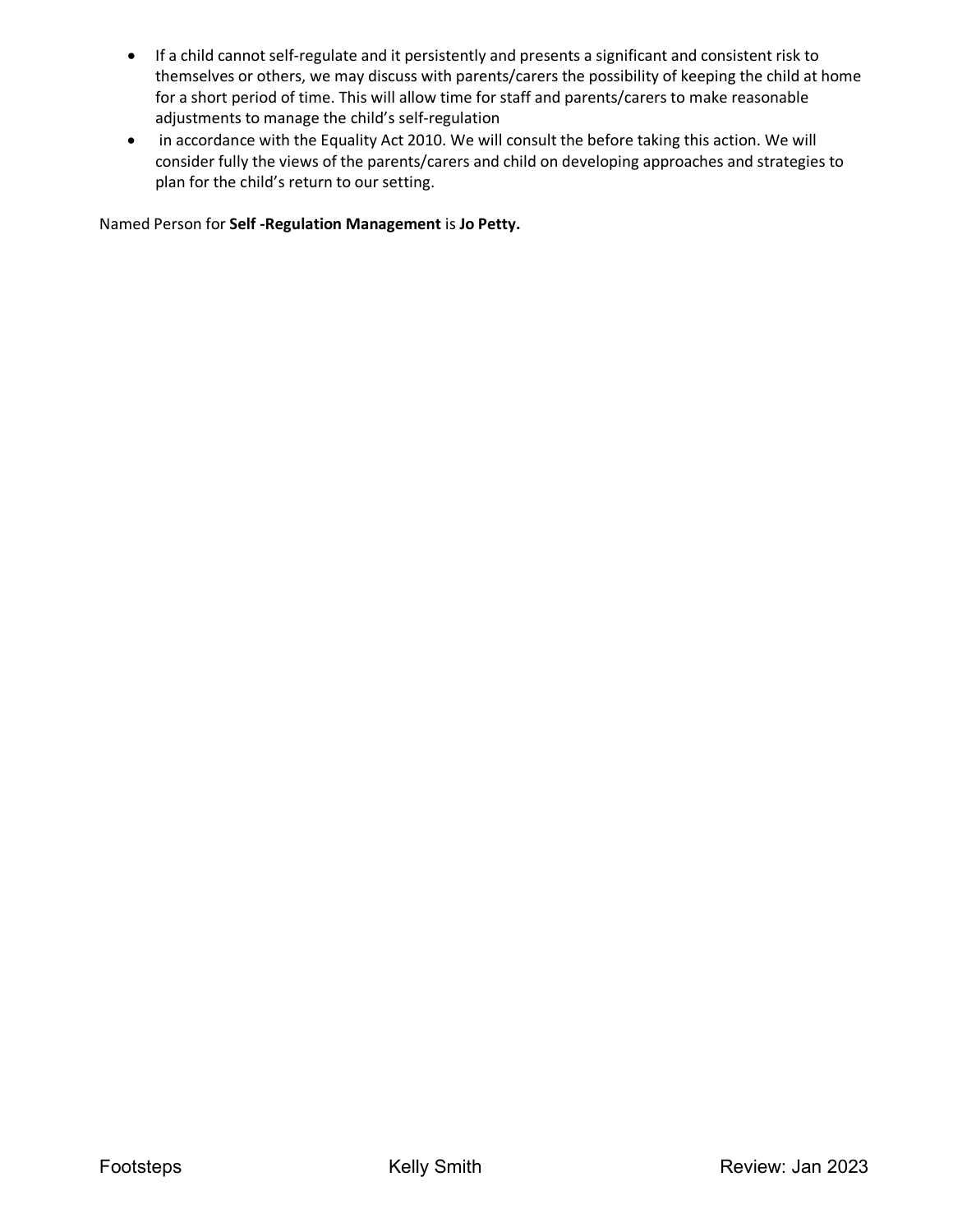# **Health and Safety Policy**

The nursery encourages ways of working which will create a safe and healthy environment for children, employees and all other persons who come into the premises.

The proprietors are responsible for the general implementation of this policy. However, the manager and the Health and Safety representative are present throughout the day and matters concerning Health and Safety should be brought to their attention in the first instance.

All persons who come onto the premises have a responsibility to conduct themselves in such a manner that will ensure the health and safety of themselves and others with whom they come into contact.

All staff are responsible for working in such a way as to ensure their own safety, that of children and other persons with whom they may come into contact. Health and safety checks are carried out at the beginning and end of the session and any hazards detected are to be reported to Jo Petty. A risk assessment will then be conducted followed by a course of action. Full risk assessments are carried out for the whole nursery and reviewed in the January of each year should they not need a review beforehand.

# **Accidents**

In the event of an accident a First Aider must be summoned to attend, and appropriate first aid rendered. If necessary, an ambulance will be called and then the parent/guardian will be informed. All relevant information such as the child's doctor, allergies, etc. will be taken with the child to hospital. All accidents are recorded in the 'Accident Form' and must be countersigned by a parent/guardian. If a child or staff member attends hospital resulting from an injury sustained at Footsteps it must be reported to RIDDOR within 10 working days on 0845 300 9923, we would notify relevant agencies of any serious accident or injury too, or the death of any child while in our care and contact our LADO. We will also notify Ofsted 0300 123 1231 asap (within 14 days.)

### **Incident Form**

Any apparent injury to a child upon entry to the Preschool must be recorded in the 'Incident Form'. A description of the injury together with an explanation of how the injury occurred must be included and signed by the parent/guardian and countersigned by the member of staff present.

Any incident that happens while the child is at preschool will also be recorded on a form if it is not an accident or illness.

# **HIV & AIDS**

It is not a requirement that parents disclose that their child is HIV positive or has AIDS. Every child will be treated as if this is the case from a health and hygiene point of view.

If a child cuts of grazes itself, staff will wear disposable rubber gloves whilst treating the child and all materials used are carefully disposed of. General cleanliness and hygiene precautions are always strictly adhered to in order to maintain infection control.

Where a parent chooses to disclose that their child is HIV positive or has AIDS, confidentiality is of the utmost importance. The parent's wishes concerning who is to be told is strictly adhered to. Should other agencies be involved in the care of a child, staff will work alongside professionals, taking advice and support, administering medicines where needed to offer the best level of care for the child.

Should there be a breach of confidentiality concerning the status of a child, staff must take whatever steps are necessary to protect the child concerned. On no account will a child be refused admittance to footsteps because of HIV status.

# **Body fluid/blood spillage**

Where anybody fluid or blood spillage occurs staff must maintain utmost levels of care.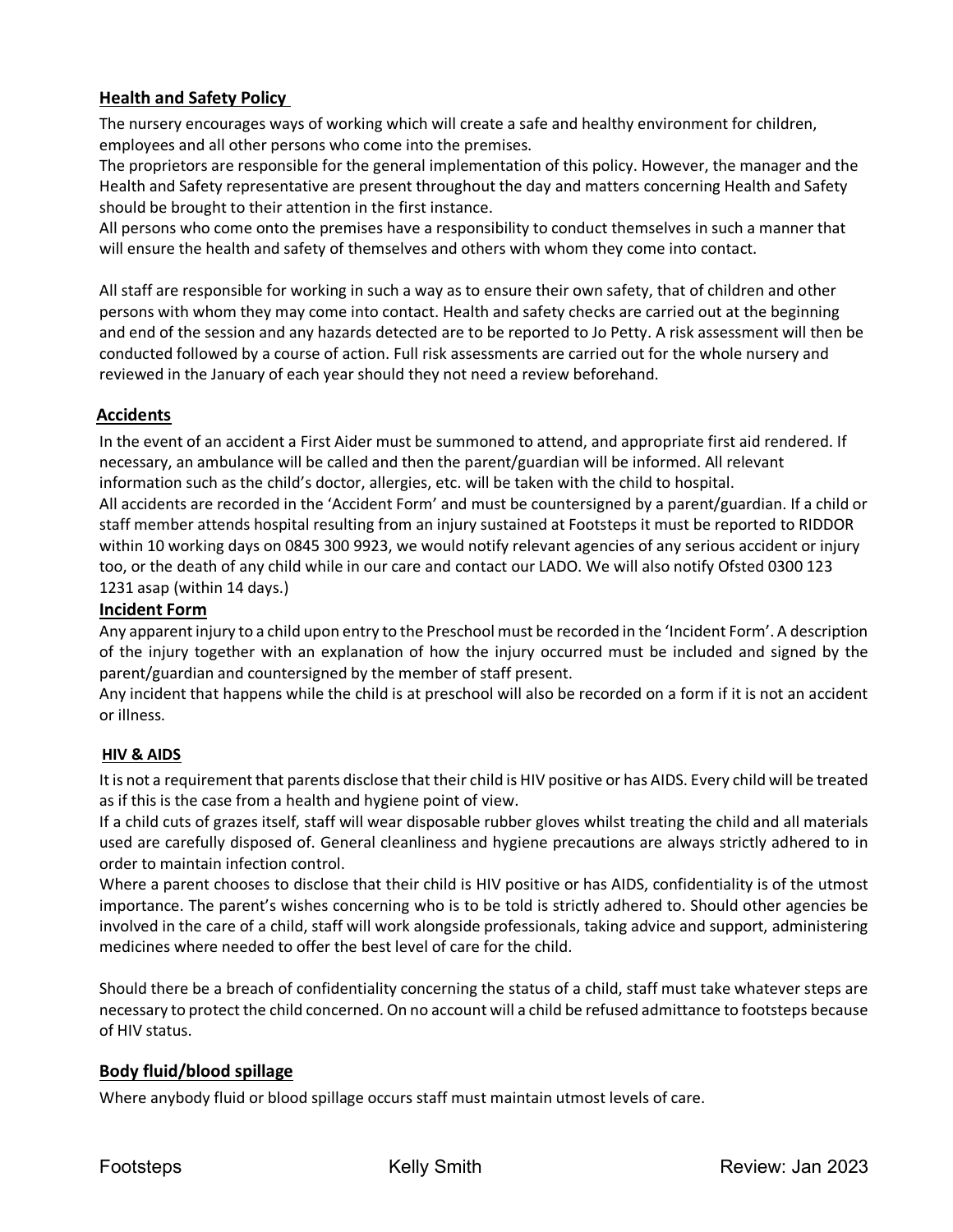Disposable rubber gloves must be worn, and the spillage cleared using hot water and disinfectant as soon as the spillage occurs. The disposable rubber gloves and all materials used in the clearing of the body fluid or blood spillage must be disposed of in a sealed container.

Staff members must keep any open wounds covered by appropriate dressings. Any member of staff who has an open wound contaminated with body fluid or blood spillage must seek medical advice as soon as possible.

#### **Risk & Benefit Assessments**

#### **Statutory framework**

| A Unique Child               | 3.64 Keeping Safe            |
|------------------------------|------------------------------|
| <b>Enabling Environments</b> | 2.5 The Learning Environment |
|                              | 3.65 The wider context       |

### **Policy Statement**

The setting believes that the health and safety of children is of paramount importance. We make our setting a safe and healthy place for children, parents, staff and volunteers by assessing and minimising the hazards and risks to enable the children to thrive in a healthy and safe environment.

The basis of this policy is risk assessment. We do this by:

- Identification of risk where is it and what is it?
- Who is at risk staff, children, visitors, parents etc.
- Assess the level of risk as: the likelihood of it happening, and impact
- Control measures to reduce/eliminate risk: what will you need to do or ensure others do to reduce risk
- Monitoring and review: How do you know if measures put in place are working, or thorough enough. Does it need to be amended if not working or is there a better solution.
- Benefits are on Risk assessment, so practitioners understand why we do them.

### **Procedures**

Our risk assessment process covers adults and children and includes:

- Checking for and noting hazards and risks indoors and outdoors, in our premises and for activities.
- Assessing the level of risk and who might be affected.
- Deciding which areas need attention.
- Developing an action plan that specifies the action required, time scales, person responsible for the action and any funding required.

Where more than five staff and volunteers are employed, the risk assessment is written and reviewed regularly. We maintain lists of health and safety issues, daily checks before session begins as well as those on a termly basis when reviews are carried out.

Legal framework:

Management of Health and Safety at work regulations 1992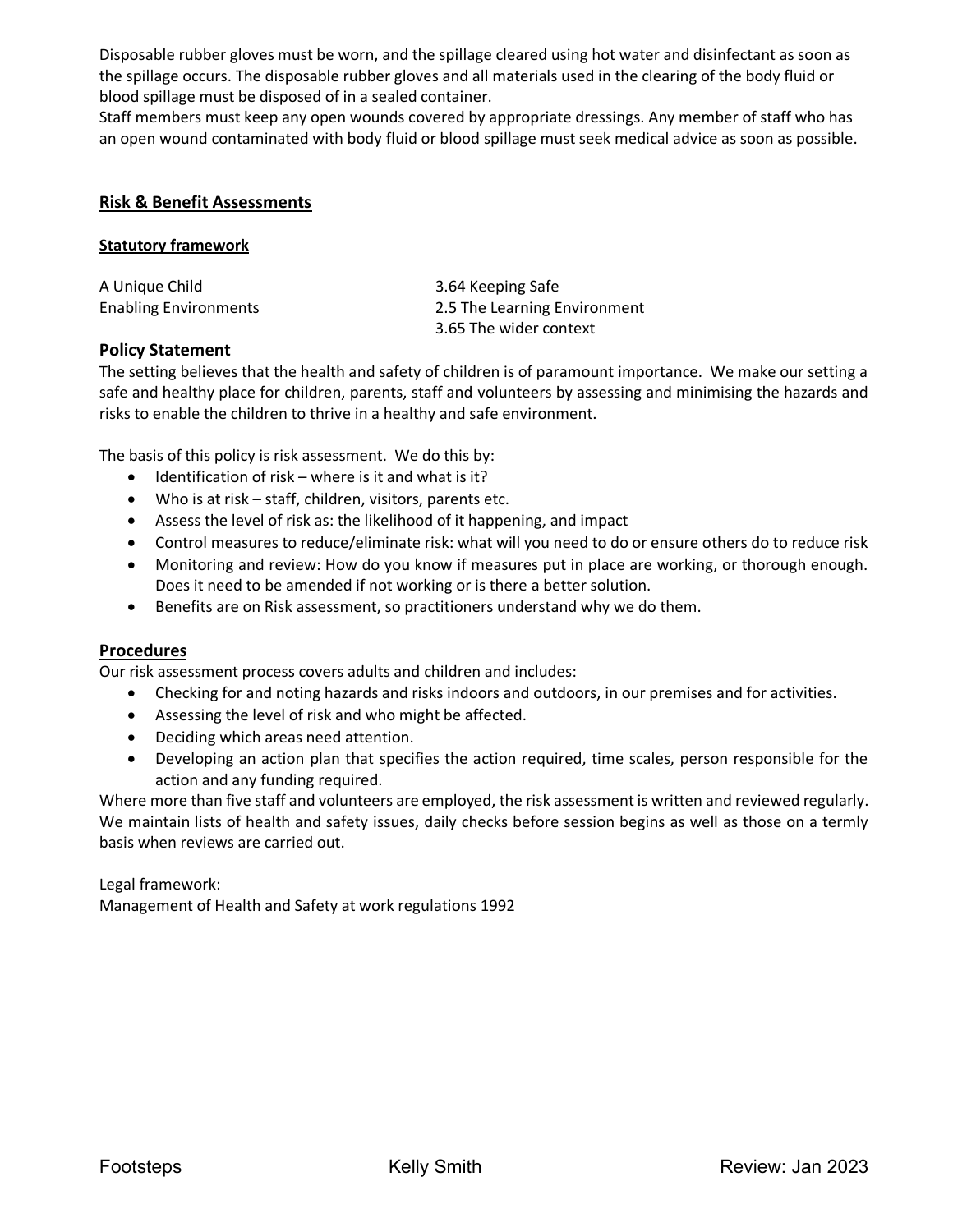# **Physical Handling Policy**

It is our aim as a nursery to help children take responsibility for their own behaviour. We will do this through a combination of approaches:

- Positive role modelling.
- Planning a range of interesting and challenging activities.
- Setting and enforcing appropriate boundaries and expectations.
- Providing positive feedback.

There will be some occasions when a child's self-regulation is challenging and may require physical handing.

### **Positive Handling**

The positive use of touch is a normal part of human interaction.

- Giving guidance to children showing them how to hold a paintbrush or when climbing.
- Providing emotional support such a placing an arm around a distressed child.
- Physical care such as first aid or toileting.

All staff within the nursery will exercise appropriate care when using touch. They will be informed by the Manager/ SENDCo if there is a child within the setting for whom touch is inappropriate due to cultural or medical reasons.

#### **Restrictive Physical Intervention**

This is when a member of staff uses physical force intentionally to restrict a child's movement against their will, for the safety of the child and others. Where possible this will be done through the use of the adult's body therefore, using Restrictive Bodily Physical Intervention.

### **The nursery principles are**:

- Restrictive physical intervention should be used in the context of positive behaviour management approaches.
- It will only be used in extreme circumstances.
- It will only be used with the child's best interests in mind.
- Only reasonable minimal force should be used.
- Staff will use it for as short a period and try and understand the cause.
- Staff have a responsibility to intervene as they have a duty of care towards the children in the setting.
- Staff within the setting will do all they can to avoid using restrictive physical intervention.

### **Restrictive Physical Intervention can be used:**

- If someone is hurting themselves or others.
- If someone is damaging property.
- If there is suspicion that, although injury, or damage has not happened yet, it is about to happen.

The nursery has a duty of care towards the children in the setting and might use restrictive physical intervention if a child is trying to leave the setting and it is judged that the child would be at risk. This duty of care extends to the charge of the children off site such as on trips.

If staff judge that restrictive physical intervention would make the situation worse, then, the staff would not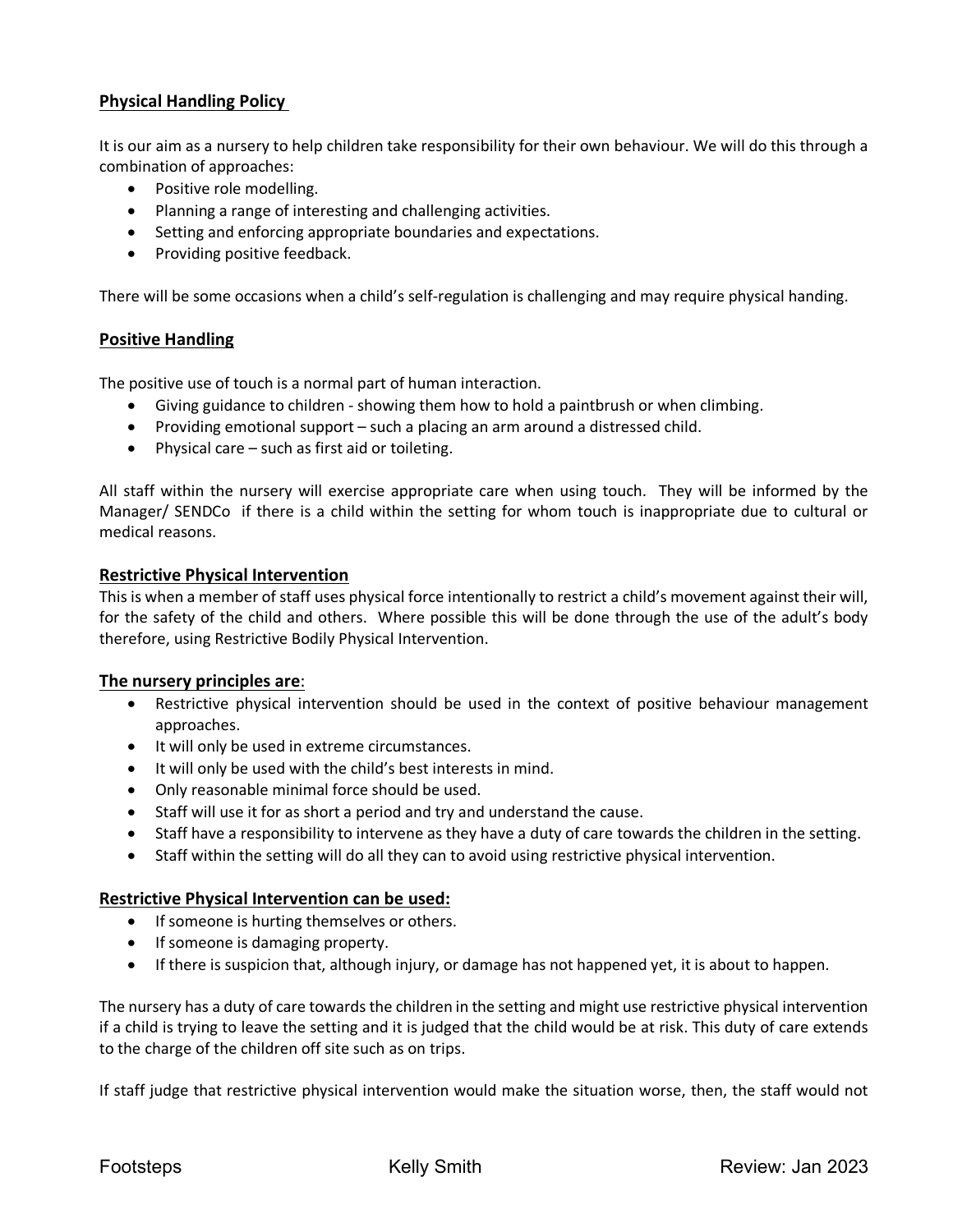use it. The nursery's aim in calm and intervention is to restore safety, both for the child and those around him or her. It must never be used in anger, as a punishment or as an alternative to measures that are less intrusive and which staff judge would be effective. Where possible the child's Buddy or a member of staff who knows the child will be involved in a restrictive physical intervention.

# **Restrictive Physical Intervention that will not be used:**

- The staff will not use seclusion (which is when a child is forced to spend time alone in another room)
- The staff will not use restrictive physical intervention to bring children to or hold them in, time out.

# **Recording and Reporting Procedures**

- Any use of restrictive physical intervention will be recorded.
- This is done as soon as possible and within 24 hours of the incident.
- The incident will also be noted on the preschool's physical restraint form.
- Parent/carer will be informed by form on collection (or by letter or note home with the child if this is not possible).
- Parents will receive a copy of the record form.
- The Area Manager of the Nurseries and the local authority (where appropriate) will be informed.

### **Support and Reviewing**

The nursery acknowledges that being involved in restrictive physical intervention can be distressing.

- Support is given to the child, so they understand why they were held.
- Where appropriate staff may have the same conversations with other children who observed what happened.
- An independent member of staff will check for injury and provide appropriate first aid.
- Support will be given to the adults who were involved, either actively or as observers.

The nursery understands that the key aim of after incident support is to repair any potential strain to the relationship between the child and the adult that restrained him or her. After using restrictive physical intervention, the nursery will review the child's individual behaviour plan, if one is in place, so the risk of needing to use restrictive physical intervention again is reduced.

# **Monitoring Procedure**

The policy is reviewed at least annually by the Manager and SENCO

- Nursery will seek support from the Early years Advisor where appropriate.
- Monitoring the use of restrictive physical intervention will help identify trends and therefore help the development of our children's ability to meet the needs of the children without using restrictive physical intervention.

### **Complaints**

If a parent/carer has complaints about the policy or handling, they must refer to the preschool complaints procedure, which is located within this document.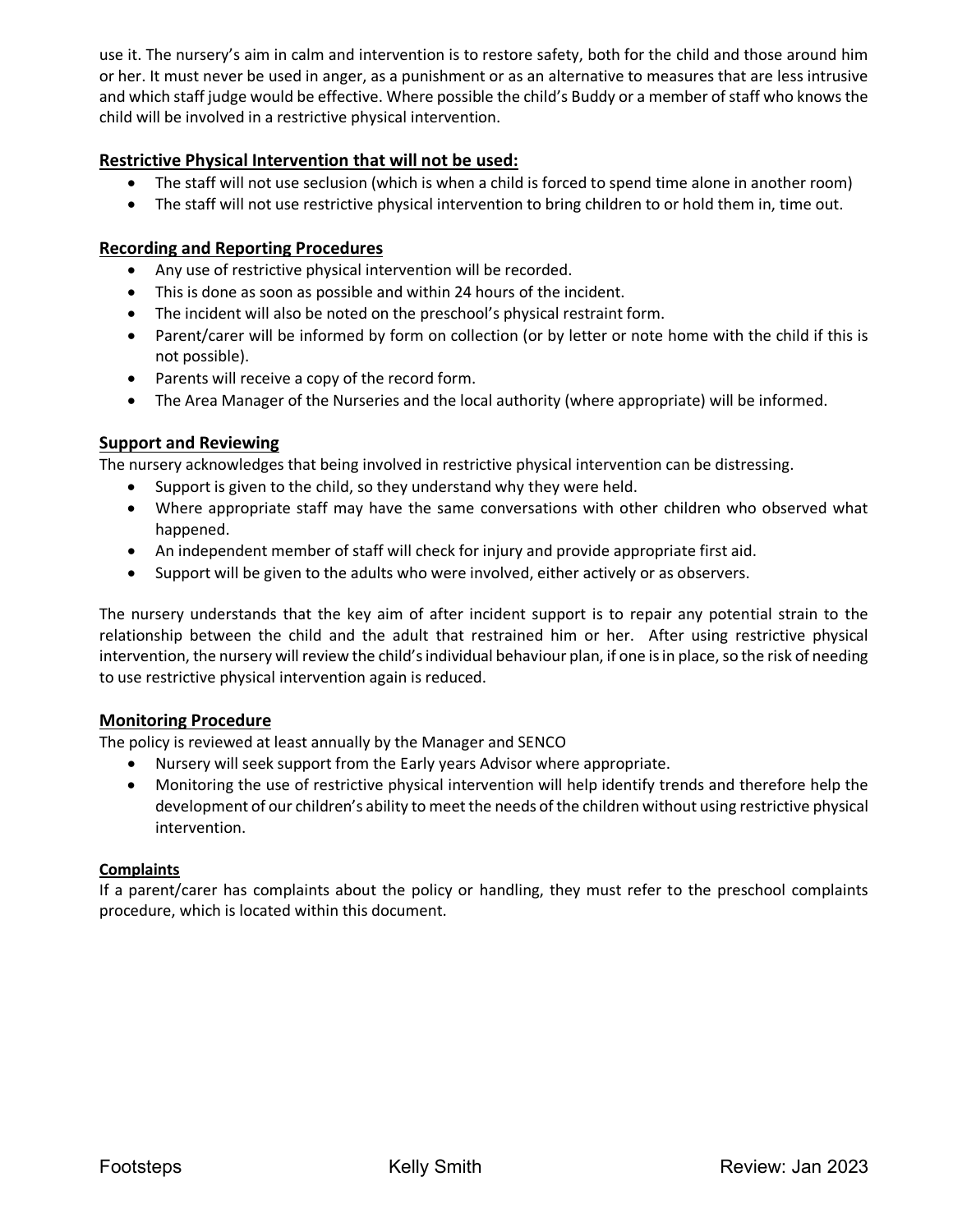### **SUPPORTING CHILDREN WITH SPECIAL EDUCATIONAL NEEDS (SEN)**

| A Unique Child:                  | 1.3 Child Development                |
|----------------------------------|--------------------------------------|
|                                  | <b>3.67 Inclusive Practice</b>       |
|                                  | 2.3 Health and Well Being            |
| <b>Positive Relationships:</b>   | 1.1 Parents as partners              |
|                                  | 2.3 Supporting learning              |
|                                  | 1.10 Key person                      |
| <b>Enabling Environments:</b>    | 3.2 Supporting every child           |
|                                  | 1.9 The Learning environment         |
|                                  | 3.4 The Wider context                |
| <b>Learning and Development:</b> | 2.4 Play and exploration             |
|                                  | <b>1.9 Active Learning</b>           |
|                                  | 1.9 Creativity and critical thinking |

### **Reference Information:**

**Statutory framework**

This SEN (Special Educational Needs) policy is written in response to the Code of Practise 2015 and disabled children and equality act 2010. Our preschool has regarded to this code and has written outlining our practises and procedures.

### **Inclusion statement:**

Footsteps welcomes all children and families to our preschool.

We recognise that all children are to be valued and have individual needs, which must be met by a range of strategies, approaches and support in all areas.

### **SEN Definition:**

Footsteps recognises a child has a Special Educational Needs (SEN) if he/she has a learning difficulty that calls for special educational provision to be made for them. Those with severe communication difficulties may present a significant challenge for the education, health and other professionals. We recognise the principle of seeking and taking account of the ascertainable views of the child is an important one.

### **SENDCo role:**

The SENDCo (Special Educational Needs Disabilities Coordinator) **Debbie Witney** and deputy **SENDCO lead Jo** 

**Petty** has a responsibility to.

- Understand and apply the graduated response system for identifying and assessing children's needs in line with the SEN Code of Practice 2015.
- Ensure the day to day operation of the settings SEN policy and co-ordinate provision for children with SEN, particularly through SEN support plan and Educational health plans.
- Manage our system of planning, implementing, monitoring and review short term and long-term outcomes for children with special educational needs, always considering the views of the children as well as those of their parents/carers.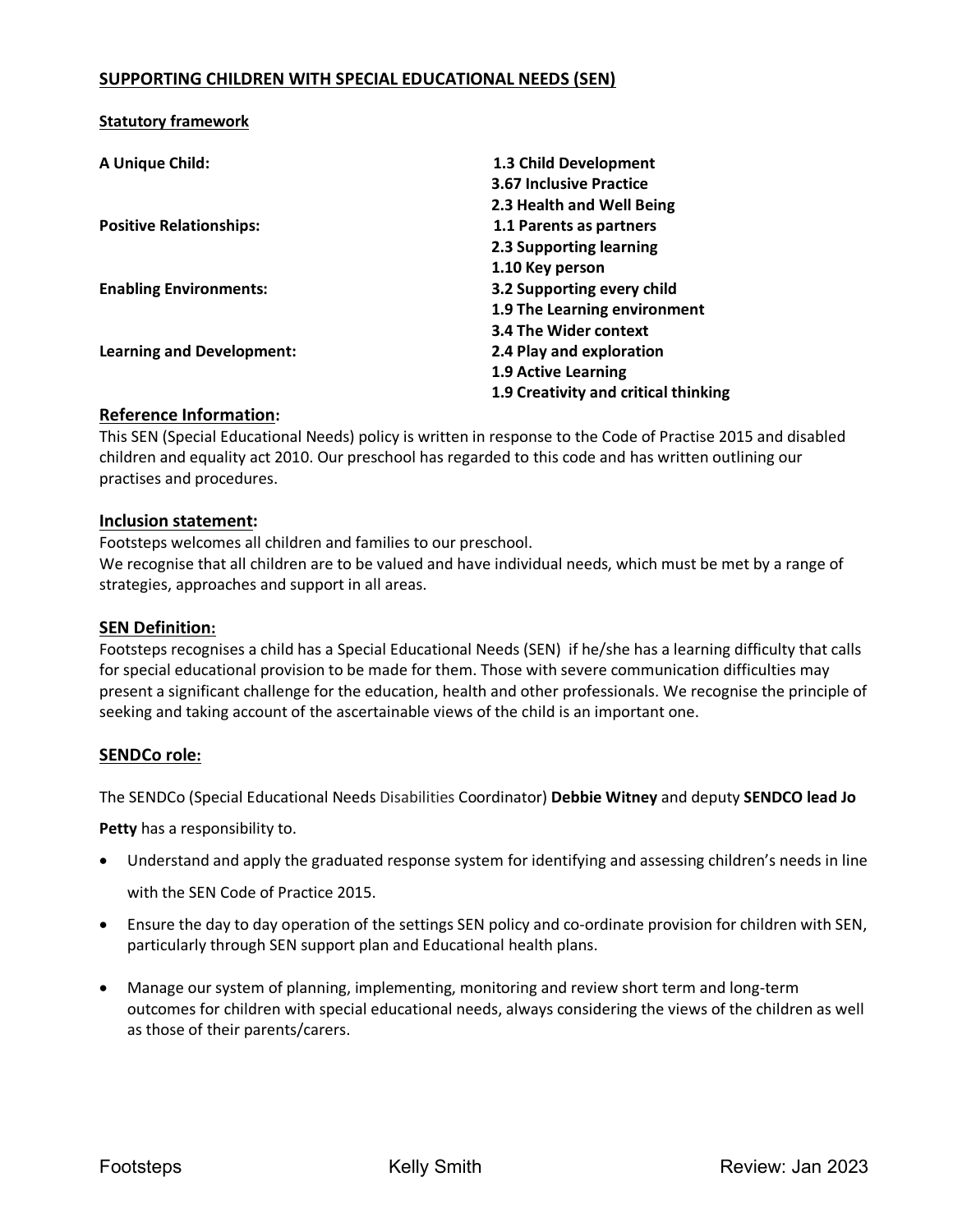# **Valuing parents:**

Here at Footsteps we appreciate that all parents/carers have a vital role to play in supporting their child's education. We value your contributions and our continued success at working closely with parents/carers, if any concerns were to arise, with the opportunities to arrange interviews with parents/carers/Key Buddy's and SENDCo where all concerns are dealt with sensitivity and confidentially parents will be able to see their own child's paper work, we carry out with and kept in line with our confidentially policy at all times.

# **Information gathering:**

It is with every child that entry records are completed with an introductory visit to meet the Key Buddy and SENDCo. Learning journals are also completed regularly observations for each child carried out every month.

### **Monitoring and recording:**

The SENDCo will work in conjunction with the Key Buddy when recording your child's progress according to the foundation stage profile where regular observations will take place when IEP's are written and reviewed. All meetings with parents/carers and outside agencies are always recorded.

# **Liaising with LEA:**

High quality support is available for the early education setting by attending training and cluster groups and conversing with the Inclusion Officer. It is then important for all information to be passed onto all the staff at Footsteps, this will be done in staff meetings or if it's an emergency an earlier meeting will be called.

### **Liaising with outside agencies:**

All involvement with outside agencies such as Speech and language therapists, occupational therapists and Educational psychologists is only with the parent's consent through the SENCo.

### **Considering the child's views:**

Although ascertaining the child's views may not always be easy it is important and invaluable to understand their likes/dislikes and experiences when making a professional decision. This can be achieved by observations through different activities what the child enjoyed, choices will be offered to the child in a visual and or verbal communication such as using puppets, pitchers and by liaising with the parents. We watch the children's responses through play and listening to the child and parent.

### **Commitment to attending training:**

**Debbie Witney** has attended the initial training and is committed to keep up to date with any new training and all new information requests to colleagues through staff meetings along with addressing any issues arising amongst the staff. **Debbie Witney** also attends relevant EYFS and SENCo liaison groups. All staff can attend different aspects of the training to promote inclusive practise.

### **We review and monitor the effectiveness of our policy on a regular basis and support this through carrying out appropriate audits in our setting.**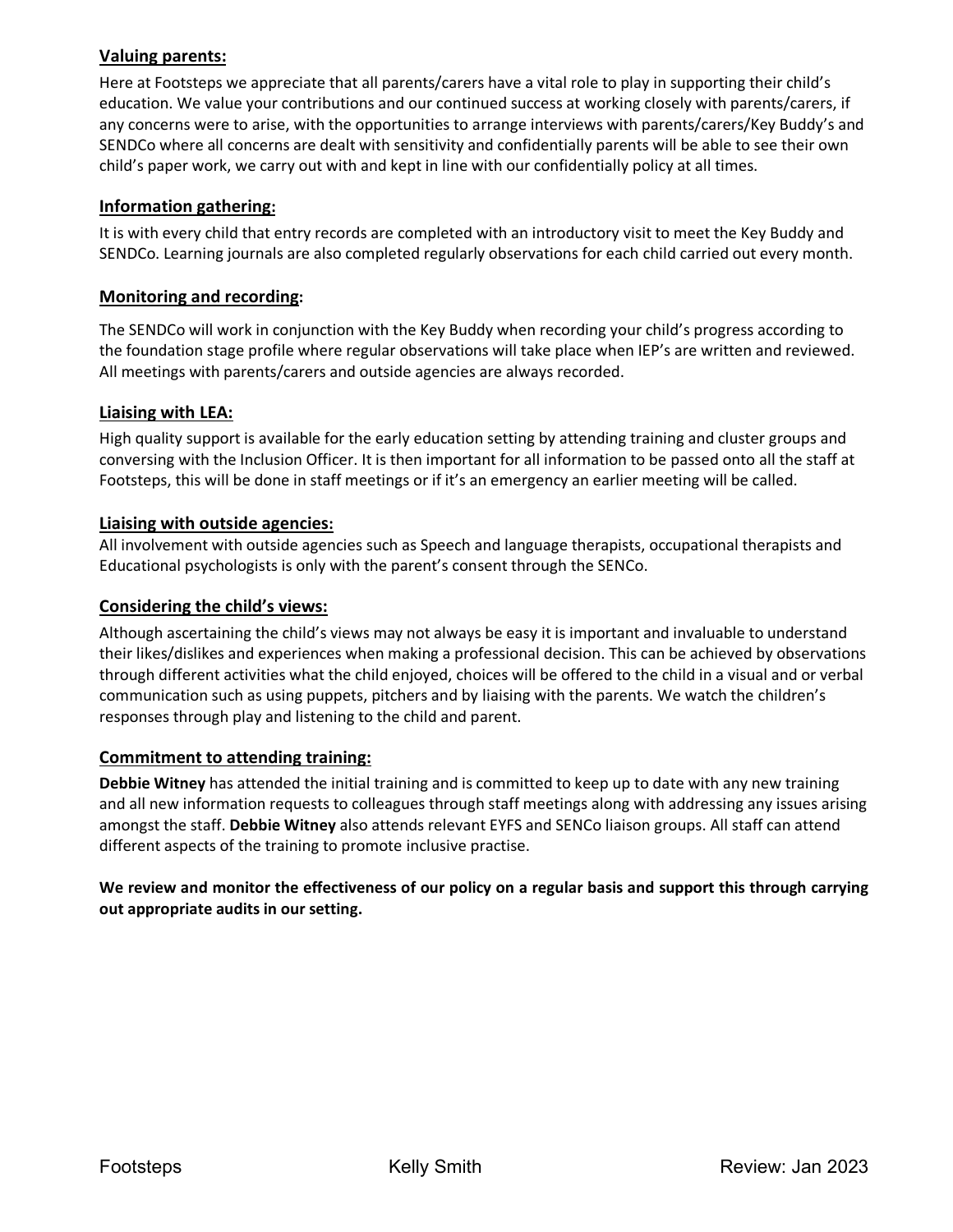# **CONFIDENTIALITY POLICY:**

#### **Statutory framework**

| A Unique Child               | 3.1 Inclusive Practice  |
|------------------------------|-------------------------|
| Positive Relationships       | 1.1 Parents as partners |
| <b>Enabling Environments</b> | 3.69 The wider context  |

#### **Policy Statement**

Definition: 'Confidential information is information of some sensitivity, which is not already lawfully in the public domain or readily available from another public source, and which has been shared in a relationship where the person giving the information understood it would not be shared with others.

In our setting, staff and Managers can be said to have a 'confidential relationship' with families. It is our intention to respect the privacy of children and their parents and carers, while ensuring that they access high quality early years care and education in our setting. We aim to ensure that all parents and carers can share their information in the confidence that it will only be used to enhance the welfare of their children. There are record keeping systems in place that meet legal requirements; means of storing and sharing that information take place within the framework of the Data Protection Act 1998 and the Human Rights Act 1998.

#### **Procedures:**

• Parents will have access to the files and records of their own children but will not have access to information about any other child.

• Staff will not discuss individual children, other than for purposes of curriculum planning/group management, with people other than parents/carers of that child.

• Information given by parents/carers to the manager or Key Buddy will not be passed on to other adults without permission.

• Issues to do with the employment of staff, whether paid or unpaid, will remain confidential to the people directly involved with making personnel decisions.

• Any anxieties/evidence relating to child's personal safety will be kept in a confidential file and will not be shared within the group except with the child's Key Buddy /Manager and the Area Manager

• Students on Pre-school Learning Alliance or other recognised courses observing in the nursery will be advised of our confidentiality policy and required to respect it.

The setting will not be held responsible for that information shared willingly by parents to other parents which is shared beyond our control.

• Parents will be informed should the setting need to record confidential information beyond the general personal information we keep – for e.g. Injuries, concerns or changes in relation to the child or the family, any discussions with parents on sensitive matters, any records we are obliged to keep regarding action taken in respect of child protection and any contact and correspondence with external agencies in relation to their child.

All records are kept securely on site.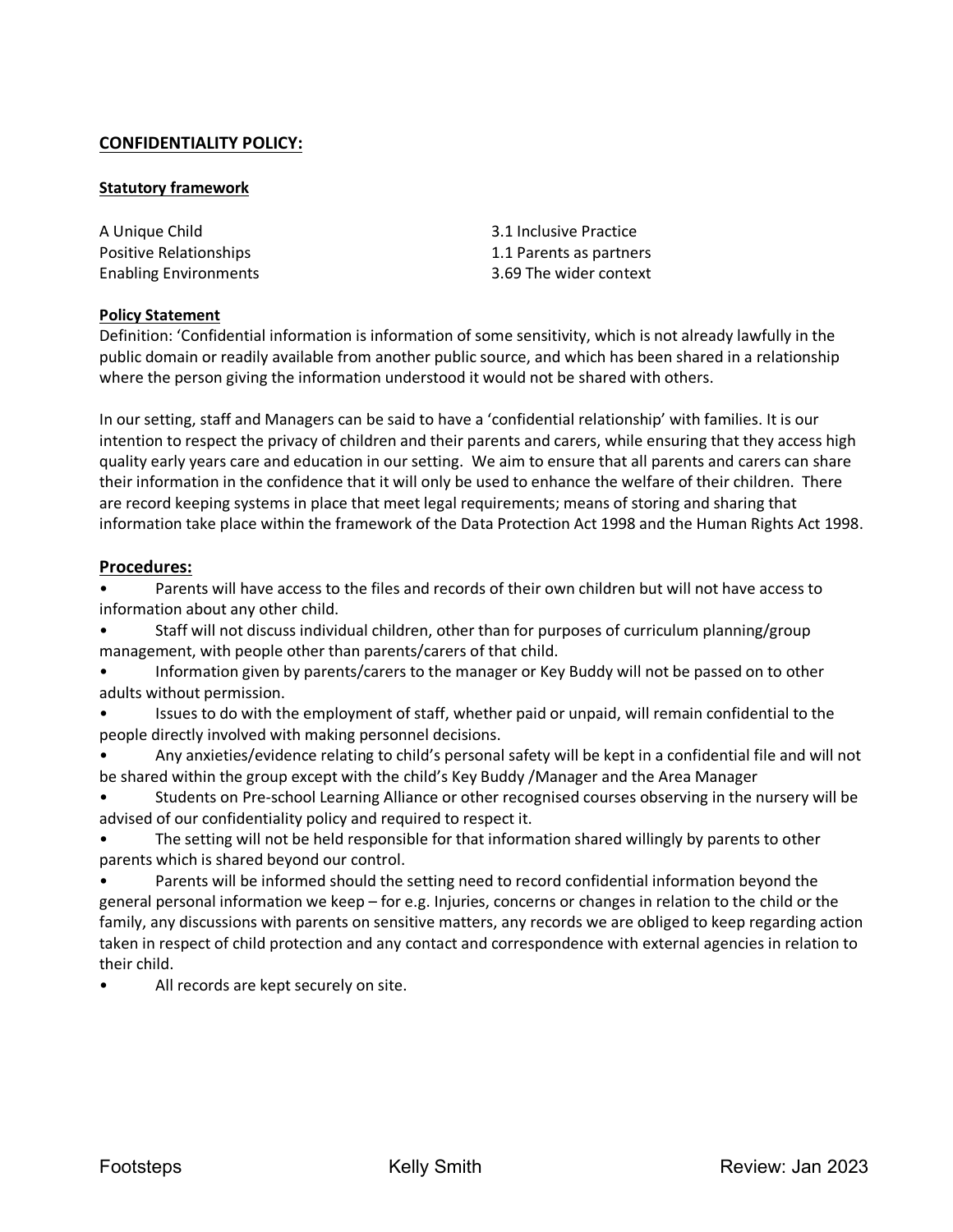### **Privacy Notice for Parents & Carers**

This notice is to inform you of what information we collect and how we use it. **The categories of children's information that we collect, hold and share include**

- Personal information (such as name, contact details and address, date of birth)
- Characteristics (such as ethnicity, language and nationality)
- Attendance information (such as sessions attended)
- Assessment information
- Relevant medical, special educational needs, safeguarding and behavioural information
- Photographs

The General Data Protection Regulation allows us to collect and use children's information with consent of the data subject, where we are complying with a legal requirement, where processing is necessary to protect the vital interests of a data subject or another person and where processing is necessary for the performance of a task carried out in the public interest or in the exercise of official authority vested in the controller. When the personal information is Special Category Information, we may rely on processing being in the substantial public interest in addition to consent of the data subject and the vital interests of the data subject or another. Our requirement for this data and our legal basis for processing this data includes the Education Act 1996, 2002 and 2011, The Children's Act 1989 and 2004, Education and Skills Act 2008, the Equalities Act 2010 and Article 6 and Article 9 of the General Data Protection Regulation.

### **Why we collect and use the information**

We use the children's data:

- To support children's learning and development
- To monitor and report on children's progress
- To provide appropriate duty of care
- To assess the quality of our services
- To comply with the law regarding data sharing
- To administer admissions waiting lists
- For safeguarding of the children

### **Collecting children's information**

Whilst the majority of children's information you provide to us is mandatory, some of it is provided to us on a voluntary basis. In order to comply with the General Data Protection Regulation, we will inform you whether you are required to provide certain information to us or if you have a choice in this. Where we are using your personal information only on the basis of your permission you may ask us to stop processing this personal information at any time.

### **Who we share children's information with?**

We routinely share children information with:

- Other settings that the Children's attend during their time with us and after leaving us
- Our local authority
- The Department for Education (DfE)
- Other outside agencies, such as social services and health professional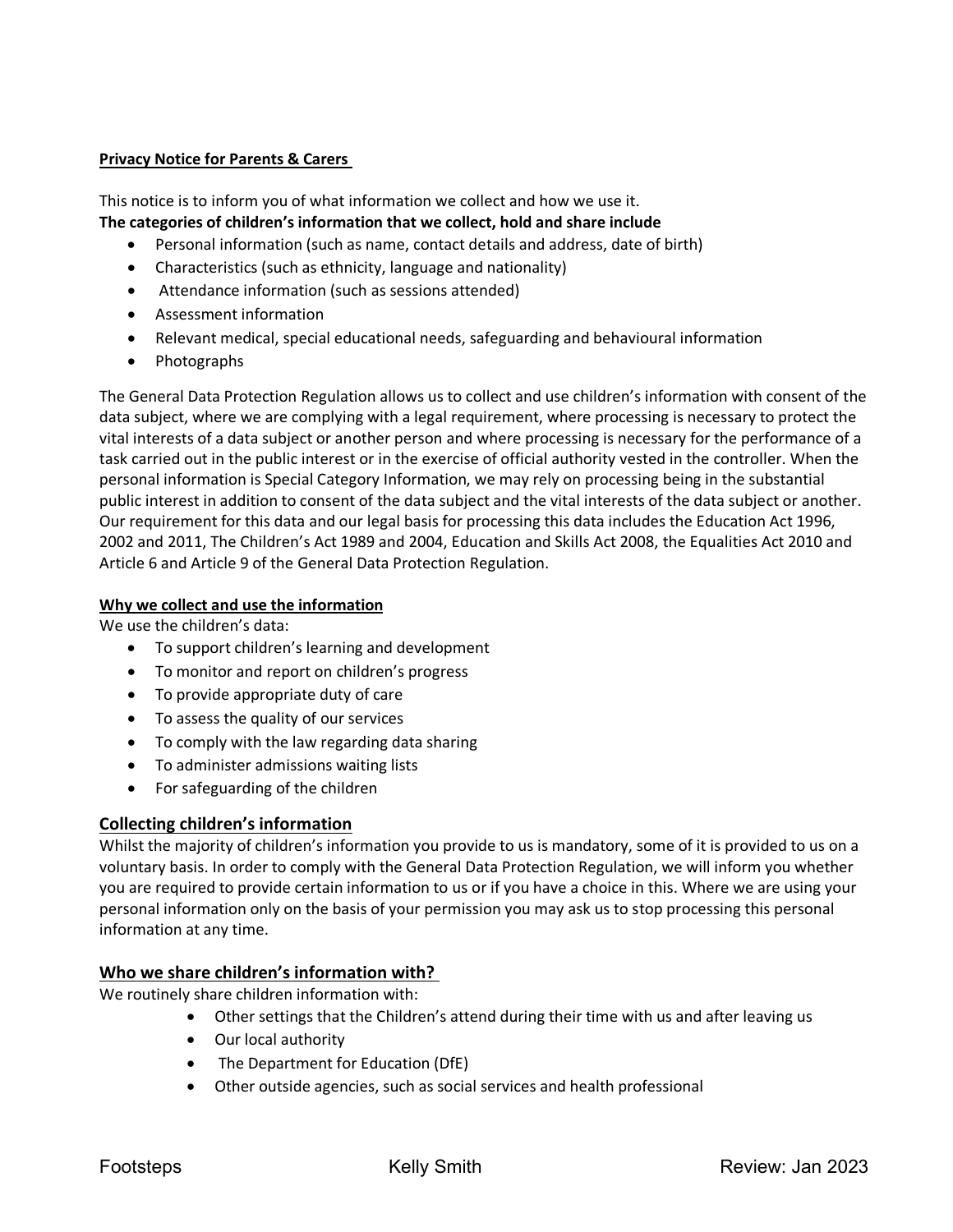# **Why we share children's information**

We do not share information about our children without consent unless the law and our policies allow us to do so. By law, children's information can be shared with relevant authorities, without consent from parents, if it is felt there is a safeguarding concern.

We share children's data with the Department for Education (DfE) on a statutory basis. This data sharing underpins preschool funding and educational attainment policy monitoring.

We share children's data with the local authority on a statutory basis, for funding purposes.

# **Complaints and Concerns Procedures**

### **Introduction**

The management and staff of Footsteps will always endeavour to work in partnership with parents to meet the need of all the children in our care. However, if you do have a complaint then we encourage parents to discuss this with the manager or deputy manager as soon as possible.

This document describes the process and procedure for dealing with complaints raised by parents or carers and is made available to all parents upon admission to preschool. Parents are welcome to discuss any concerns or issues with the management at any time and we encourage input in to any aspect of the preschool.

### **The procedure**

When a member of staff receives a complaint, the manager must be informed. If the complaint is about the manager, then the registered person should be informed. Normally the manager will arrange to discuss the issues with the parent/carer in confidence to ascertain the nature of the complaint and an appropriate course of action to be taken. If the complaint is a safeguarding issue there will be a change to the procedure. Please see the Safeguarding Policy for further information.

A written record of the complaint will be completed. This will cover:

- Summary of the nature of the complaint
- Details of any action taken
- Outcome of the investigation

# **The investigation procedure**

Following initial review of the complaint by the manager, confidential interviews will be conducted with all parties concerned and logged. In the event of a complaint that related to safeguarding the safeguarding policy will be followed and we will follow the Buckinghamshire Safeguarding Children Board.

All other complaints will be reviewed by the manager and the registered persons and appropriate action is taken.

We will provide a summary on request to any parent/carer.

We will provide and account of the complaint to the parent concerned within 28 days.

We will retain these records for 10 years and these will be available to Ofsted at any time.

The complaints folder is available to all parents to view upon request.

At any time, the complainant can discuss the issue further with our regulator, Ofsted:

Telephone: 03001231231 Or write to: The National Business Unit, Ofsted, Piccadilly Gate,

Store Street

Manchester, M1 2WD.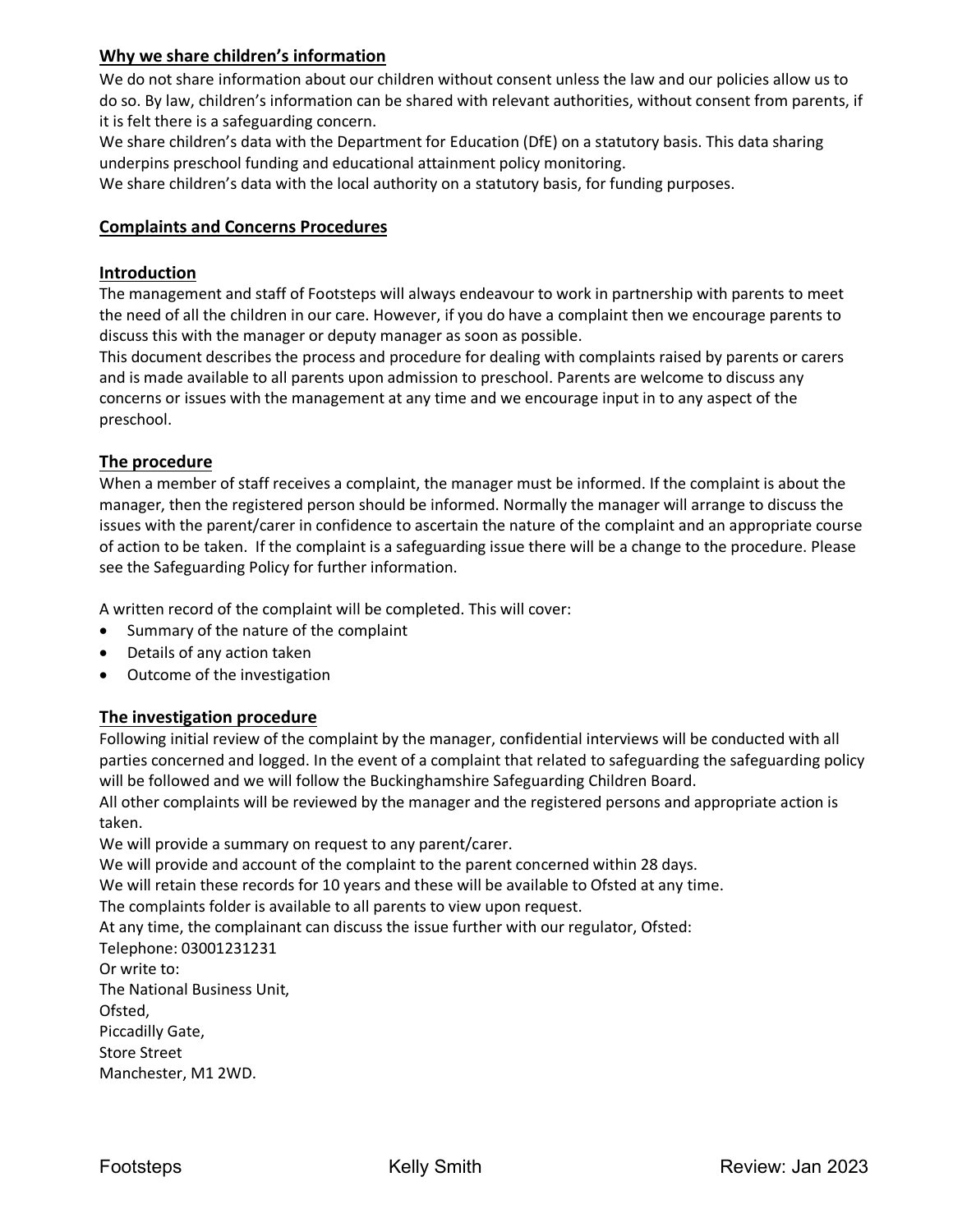# **Medicine Policy Administration of medicines**

#### **Statutory framework**

| A unique child:               | 3.44 Health and wellbeing   |  |
|-------------------------------|-----------------------------|--|
| Positive Relationships:       | 2.5 Parents as partners     |  |
|                               | 3.27 Key person             |  |
| <b>Enabling Environments:</b> | 3.46 Supporting every child |  |

Written permission and detailed instructions with child's name and name of medicine along with reason for it from parents must be obtained before medicines may be administered to children. Dosage and timings will also be instructed from parents. A first aider will carry out the parent's instructions. This will be witnessed by another member of staff. An entry into the 'Medicine Form' must be made each time a medicine is administered. It must be signed by the first aider and countersigned by the member of staff who acts as witness. It is then resigned by the parent on collection for proof that they have been informed.

Children will only be administered more than one medicine during a day at the preschool at the discretion of the Manager.

With the exception of Calpol and in extreme cases ibuprofen all other medicine administered at the Preschool must be prescribed by a doctor. The nursery will hold a central bottle of Calpol. It is the responsibility of the qualified First Aider, to ensure that this is kept in-date. This Calpol will be administered to children with their parent's/guardian's prior written permission. Teething gel can be used for babies under 2 with prior parental consent given. We will not permit use of herbal remedies or medicine given by a pharmacist. A health care plan would be implemented in some cases should it be necessary for a child. Specialist training will be given by health care professionals if needed.

# **Spread of Communicable Diseases**

To prevent the spread of communicable diseases, children who are unwell will not be admitted to the preschool. Should a child become unwell whilst at the preschool every effort will be made to contact the child's parent/guardian with a view to sending that child home.

If a child is unable to be collected immediately then the child will be cared for in a separate area away from group activity by a First Aider until their parent/guardian arrives. Many communicable diseases are infectious before a professional diagnosis is made. When confirmation of any disease is received by the preschool, every effort will be made to fully inform all parents whose children attend.

Please refer to the chart below for periods of exclusion of the most common diseases – please ask the nursery Manager for further details.

| Communicable disease   | <b>Period of exclusion</b>                                 |
|------------------------|------------------------------------------------------------|
| Conjunctivitis         | 24 hours after prescribed eye drops have been administered |
| Sickness and diarrhoea | 48 hours after the last bout of illness-                   |
| Chicken pox            | Once all the spots have scabbed over                       |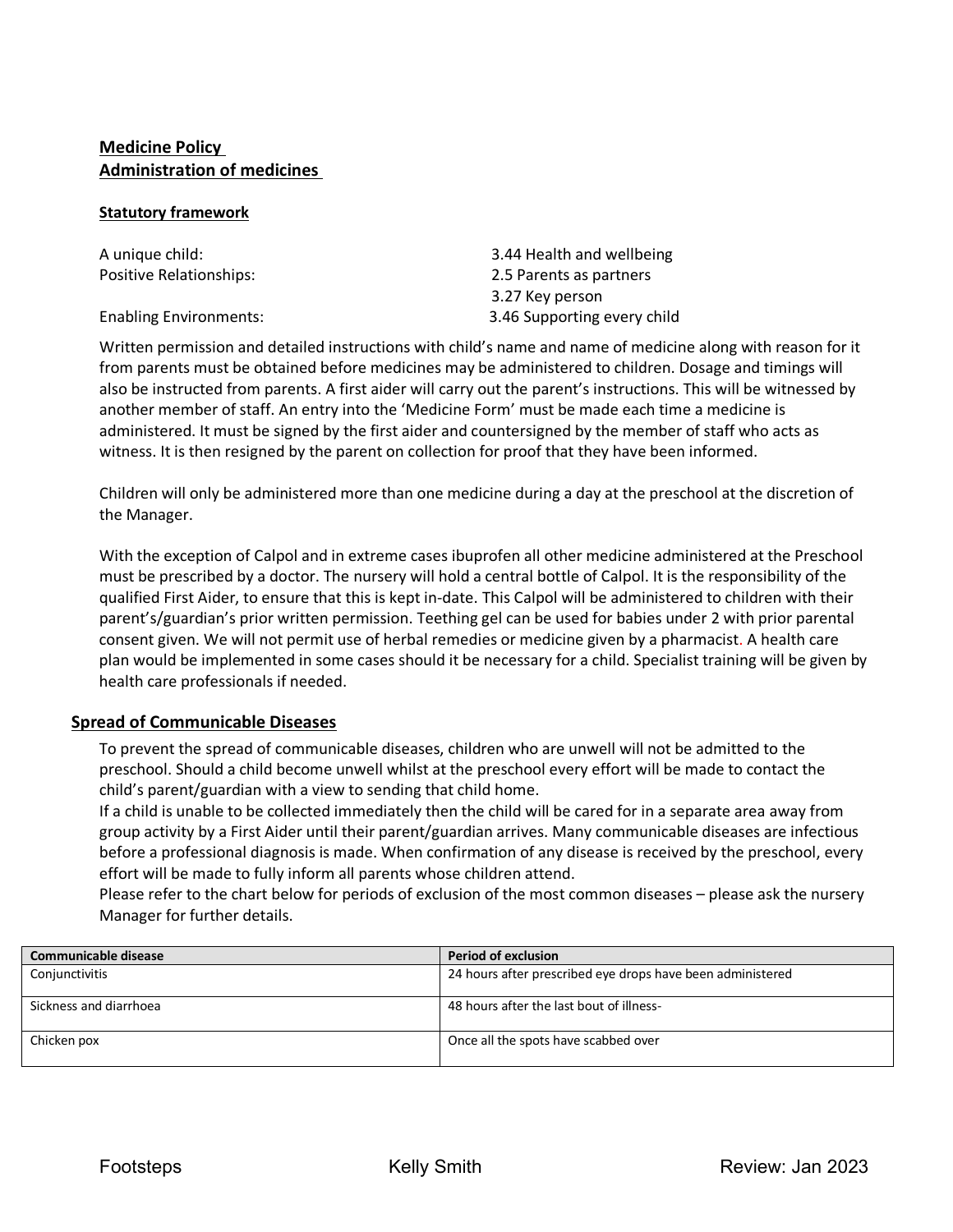We reserve the right to extend this exclusion depending on cases of illness. We will inform Ofsted health protection of 2 or more outbreaks in the setting.

### **First Aid Policy**

#### **Statutory framework**

| Unique Child                 | 3.44 Health and well being  |
|------------------------------|-----------------------------|
| <b>Enabling Environments</b> | 3.46 Supporting every child |

A first aider will always deal with any accidents within the preschool and a first aider will always attend any outings. Should an accident need more than general first aid an ambulance will be called and the child's parents will be informed. A member of staff will go in the ambulance with the child and take their child entry records with them.

In the event of a serious accident/and or death of a child Ofsted and the police will be informed.

### **Smoking or Vaping**

Footsteps operates a 'NO SMOKING OR VAPING' policy. Smoking or vaping is not permitted in any part of the building either during opening hours or when the nursery is closed.

### **Alcohol**

No alcohol will be consumed on the premises during the opening times of the nursery, or whilst children are on the premises. Staff may not consume alcohol during their breaks, either on or off the premises, whilst they are on duty. If a staff member appears to be under the influence of alcohol, they will be sent home and further action and an investigation will be taken

### **Allergies**

It is the parent's responsibility to inform the nursery either at the Key worker visit or in writing upon diagnosis/change in diagnosis of any allergies that the child suffers from. It is the parent's responsibility to ensure Footsteps is kept updated on their child's allergy/requirement throughout their time with us

### **Food allergies**

- A list of all children suffering from food allergies including detail is displayed in the kitchen to enable the cook to make alternative provisions.
- Before any food is consumed all children are given placemats and those with allergies are noted on their placement to ensure that all staff present are aware of the child's allergies.

# **Anaphylactic Shock**

Children with severe allergies may suffer from anaphylactic shock – the nursery will only accept up to three children who may suffer anaphylactic shock at any one time.

- It is the parent/guardian's responsibility to provide the nursery with an in-date EpiPen along with authorisation for its use.
- EpiPen's are kept on site and are labelled with the child's name.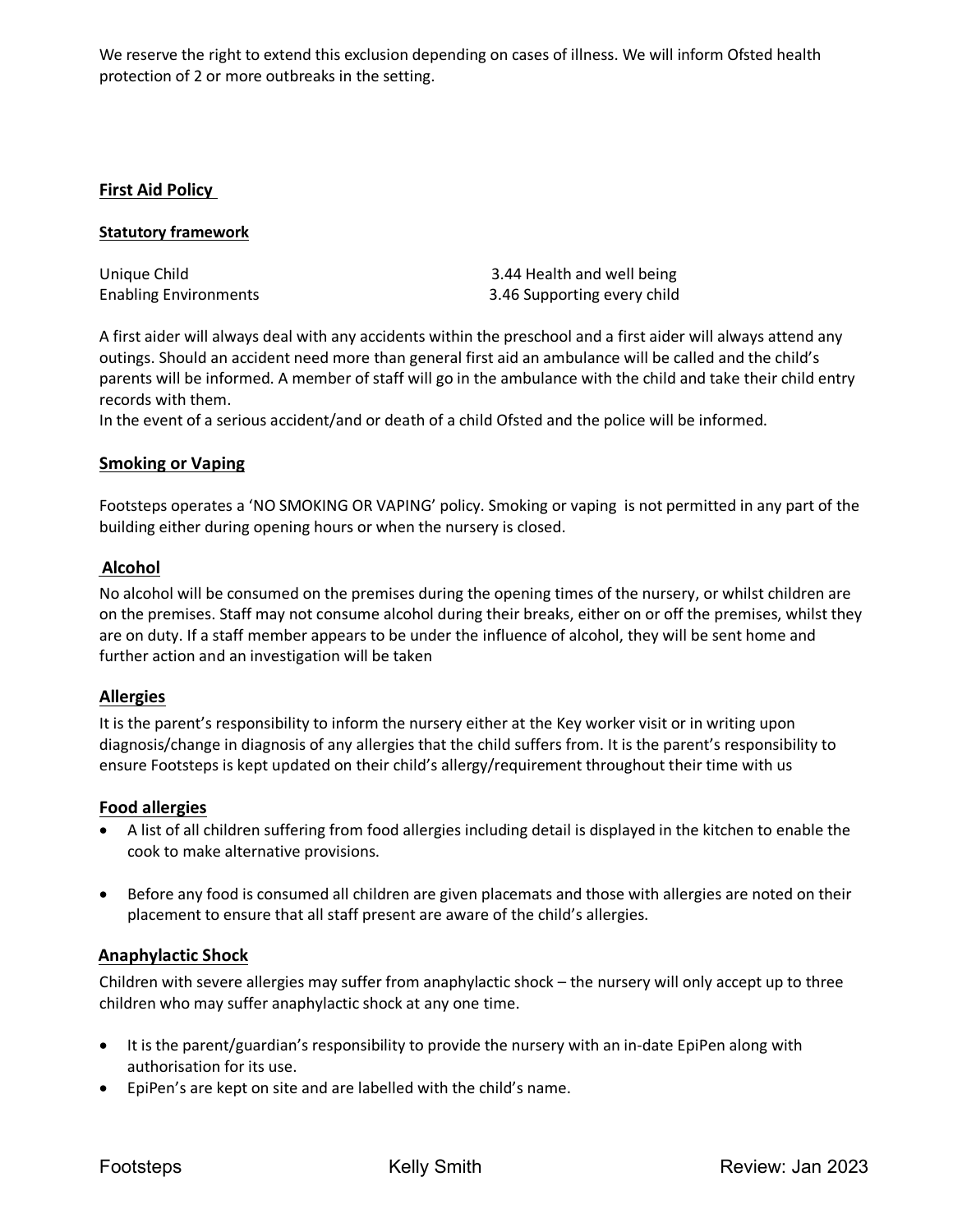- Staff are trained in the use of an EpiPen and would administer in an emergency.
- If an EpiPen is administered an ambulance would be called and the parent/guardian informed immediately in line with our 'Accident Policy'.

### **Asthma**

In the event of a child being diagnosed with asthma, the parent/guardian must inform the preschool immediately. The parent/guardian must supply the Preschool with appropriate medication with written instructions and authorisation for use in an emergency.

A medicine form must be completed by the parent/guardian if the inhaler is to be used, allowing us to give the child their inhaler at specified times during the day. For each child the specific times and dosage need to be recorded on the form. If this is a permanent arrangement, then we would require a letter in writing from the parents/guardians to be kept on their child's file.

Inhalers will be labelled with the child's name and kept on site. It is the parent's responsibility to take the inhaler home on a weekly basis to clean and to ensure it is kept in-date.

The inhaler will only be administered by a qualified First Aider and witnessed by another member of staff. When the dosage has been given, the member of staff will sign the child's medicine form to confirm the time and dosage given and will be countersigned by the witness.

In the case of a severe asthma attack, an ambulance would be called, and parents informed in line with our 'Accident Policy

### **Hygiene**

It is imperative that all staff members ensure that high levels of hygiene are maintained. Children are encouraged to be aware of their own hygiene needs as well as adults.

- Care must be taken to wash hands before feeding babies and other children.
- Regular use of antibacterial hand gel to be used throughout the day for staff and children.
- For babies who are still on bottles: These must be brought with the child in the morning. Footsteps will heat the formula but will not reheat any bottle.
- Sterilised bottles with milk powder must be brought in daily and footsteps will add the water to the bottle using the Tomme Tippee pre-prep machine or a ready-made carton to be brought in.
- Any remaining milk is to be thrown away and the bottle washed immediately.
- Bottles must be labelled; Footsteps reserves the right to label unnamed bottles.
- Hands must be washed before and after changing nappies.
- Nappies must be disposed of immediately in the nappy disposal system provided.
- Toilets are regularly checked and cleaned in accordance with the bathroom weekly roster.
- Toy cleaning rota is implemented, and a day cleaner is present to assist.

# **Hand washing**

.

- Before washing your hands make sure clean disposable paper is available for drying your hands
- Turn on warm water to a comfortable temperature wet hands and apply liquid soap.
- Vigorously rub hands together until you get a soapy lather, then continue for at least 10 seconds
- Rinse your hands under the running water until they are free from soap and dirt.
- Dry your hands under the running water until they are free from soap and dirt.
- Dry your hands with a clean disposable paper towel.
- Use the disposable towel to turn off the tap.
- Place the paper towel in the wastepaper bin.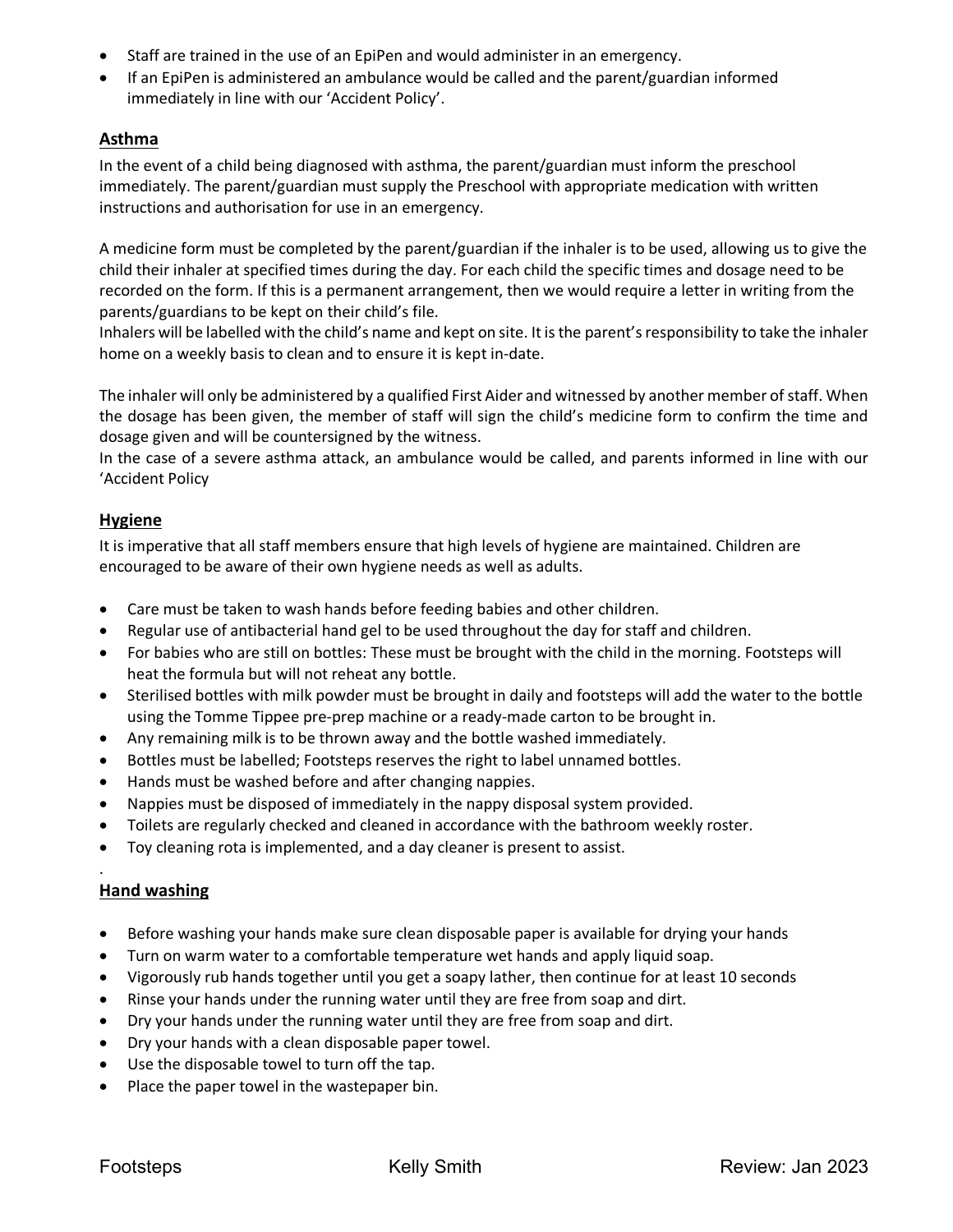# **Nappy changing policy**

### **Statutory framework**

| Unique child                 | 3.1 Inclusive Practice     |
|------------------------------|----------------------------|
|                              | 3.56 Health and Well being |
| Positive Relationships       | 1.1 Parents as partners    |
|                              | 1.10 Key Person            |
| <b>Enabling Environments</b> | 2.5 Supporting every child |

No child will be excluded from participating in our setting who may, for any reason, not yet be toilet trained and who may still be wearing nappies or equivalent. We work with parents towards toilet training, unless there are medical or other developmental reasons why this may not be appropriate at this time.

We make necessary adjustments to our bathroom provision and hygiene practice in order to accommodate children who are not, yet toilet trained. We see toilet training as a self-care skill that children have the opportunity to learn with the full support and non-judgemental concern of adults.

### **Procedures:**

- Key Worker's have a list of changing times for the children in their care who are in nappies or equivalent.
- Key Worker's undertake changing young children in their key groups, back up staff will change them if the buddy is absent. They will endeavour to make it a fun and relaxed as possible and an opportunity to promote independence, encourage positive associations with toileting. Children are encouraged to take an interest in using the toilet, wash their hands and to explore the environment in their own way.
- Each child has their own supply of nappies, wipes and spare clothes if required.
- Gloves and aprons are used prior to changing a child.
- All staff are familiar with the hygiene procedures of changing nappies and carry them out.
- Anti-bacterial hand soap is available at all times.
- Nappies and the equivalent are disposed of by double wrapping and putting into the nappy bin in the toilet area.
- No child will be left in wet or soiled nappies for a long period of time. This constitutes neglect and will be a disciplinary matter. The nursery has a duty of care towards children's personal needs.
- Logbook of nappy changes.
- Dettox/ Milton the changing mat before and after each child.

### **NEVER LEAVE A CHILD UNATTENDED ON A CHANGING MAT OR NAPPY AREA**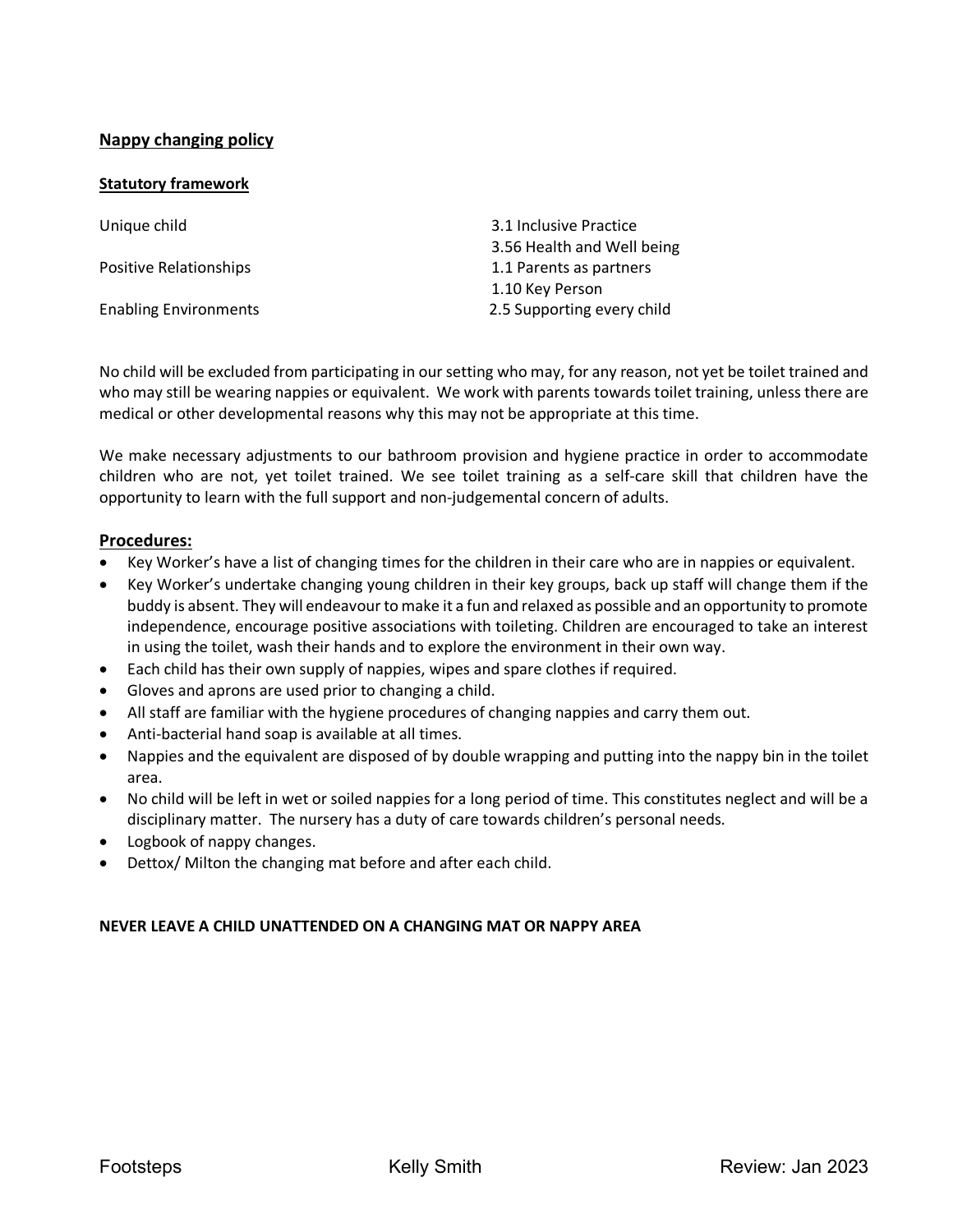### **FOOD AND DRINK Statutory framework**

Unique Child 1.4 Health and wellbeing Positive Relationships **1.1 Parents as partners**  1.10 Key person Enabling Environments 3.47 Supporting every child

We aim to provide children in our care with a healthy, nutritionally balance diet, which will promote a positive approach to healthy eating. Throughout the day we aim to meet a child's nutritional needs whilst catering for individual requirements e.g. special diets, cultural needs. Through activities, stories and visitors, we promote good oral hygiene and children are able to bring their toothbrush from home to continue care at preschool too.

The nursery provides a daily menu consisting of breakfast & snacks, lunch and tea. Drinking water is available throughout the day. Weaning progress will be discussed with parents and we will seek up to date advice from health visitors when necessary. During mealtimes we encourage independence and choice. Staff sit with children during mealtimes to encourage social skills and ensure safety supervision.

The nursery caters for all children, including special diets and children with allergies. Every child has a placemat and children who have an allergy/dietary requirement will have it stated on their placemat. A different colour plate is also used for allergies. We do not use food as a reward or punishment under any circumstances. Festivals and celebrations are recognised. Parents will be involved in devising special menus.

We will inform Ofsted within 14 days if we have 2 or more cases of food poisoning.

# **Packed Lunch Policy**

We operate a healthy eating ethos throughout our preschool, and this follows through in to packed lunches that are brought in from home. We ask that parents follow our policy when preparing their child's preschool packed lunch. Please provide you child with

- Ensure that a starchy carbohydrate is provided i.e. brown bread, potatoes, rice or pasta.
- Include a fresh piece of fruit or vegetable.
- Include a source of protein i.e. egg, fish, cheese, lean meat
- Include a low-fat snack i.e. yoghurt, sugar free jelly or fruit bread.
- Please NO sweets or chocolate bars.

We supply milk or water for your child to drink when they are within the nursery. Water bottles need to be filled with water only.

### *Example of a healthy Lunchbox*

*Ham wholemeal Sandwich or Chicken wholemeal wrap, Cold pasta with pesto Apple and cucumber sticks Cheese Chunks Sugar free Jelly Pot*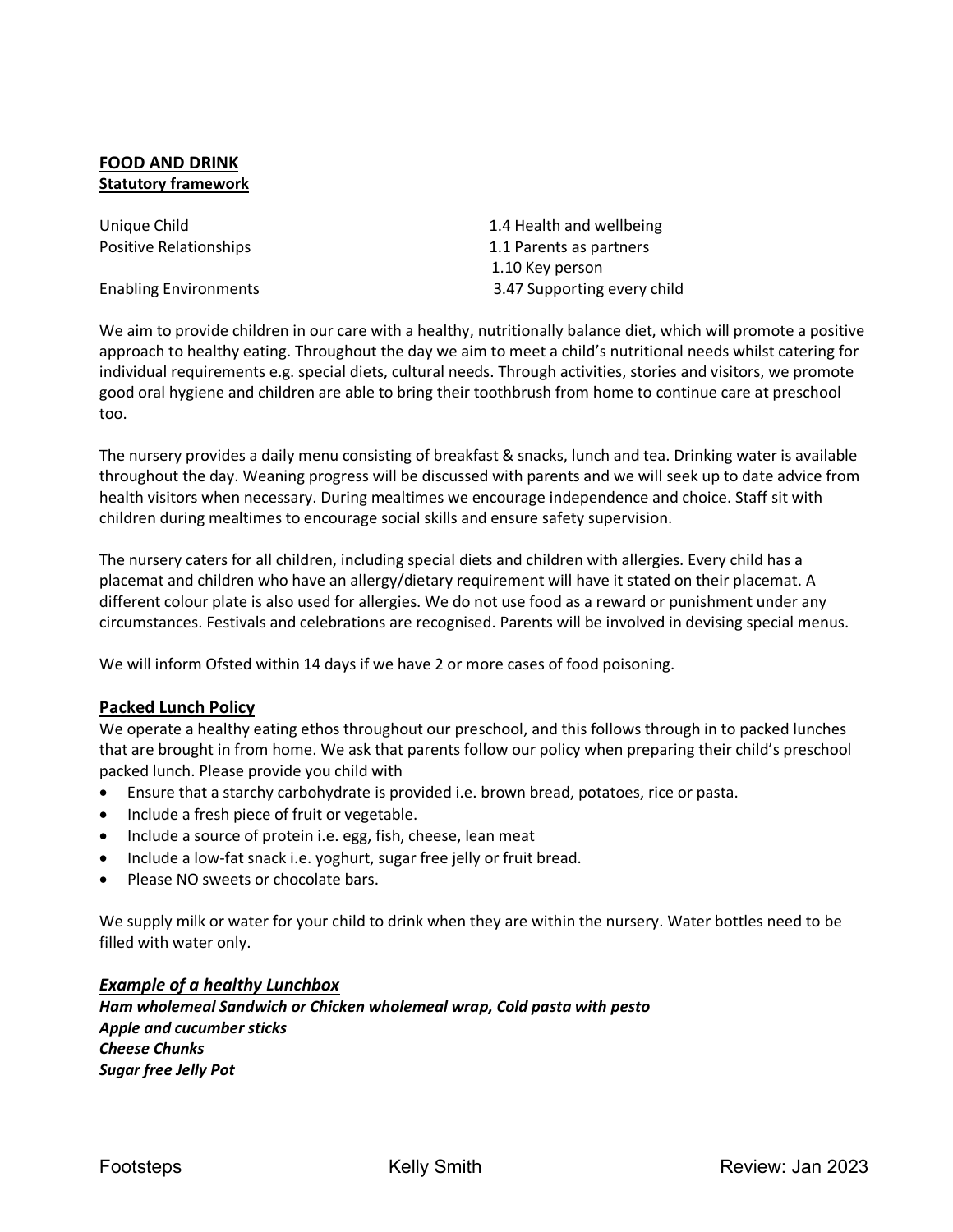# **Dietary requirements**

It is the parent's responsibility to inform the preschool either at the setting visit or in writing of the child's dietary requirements.

We cater for all dietary requirements by using the following procedure:

- A list of all children with dietary requirements including detail is displayed in the kitchen to enable the cook to make alternative provisions.
- Before any food is consumed all children are given placemats and those with dietary requirements are stated on their placemat to ensure that all staff present are aware of any child's dietary requirement.

### **Photographs**

Photographs are taken of the children during their time at the nursery. These could be used in promotional material, displays within the nursery and may be sent home to other families through newsletters or as part of the planning information.

If a parent/guardian is unhappy with their child's image being used in this way, they must inform Footsteps in writing or via our GDPR form. All photographs are taken on the nursery's kindle.

### **Clothing & Property**

All children's clothes that they bring into the preschool must be marked with their name. All lost property is kept for one month, after which it will be disposed of. We provide a toy from home treasure chest, but we cannot accept any responsibility for any broken, lost or damaged toys that are brought in from home. Comforters are welcomed for all children.

We will encourage children to wear aprons during messy activities, but we cannot guarantee glue or paint free clothes at the end of the day. Footsteps does not accept any liability for any items of clothing brought on to the premises.

### **Outings Policy**

Children will be permitted to go on outings outside of the grounds of footsteps on a 1:2 ratio. A First Aider must attend, and a mobile phone taken. A first aid kit will be taken, and any medical equipment needed. All outings are taken as a minimum of 2 member of staff to attend. An outings form is completed, and prior permission is sort from parental signatures. Children will only attend if permission has been given by a parent.

Ratios may be subject to change if a specific outing is pre-arranged and the whole preschools attending. Separate Risk assessments and permission forms will be set in place.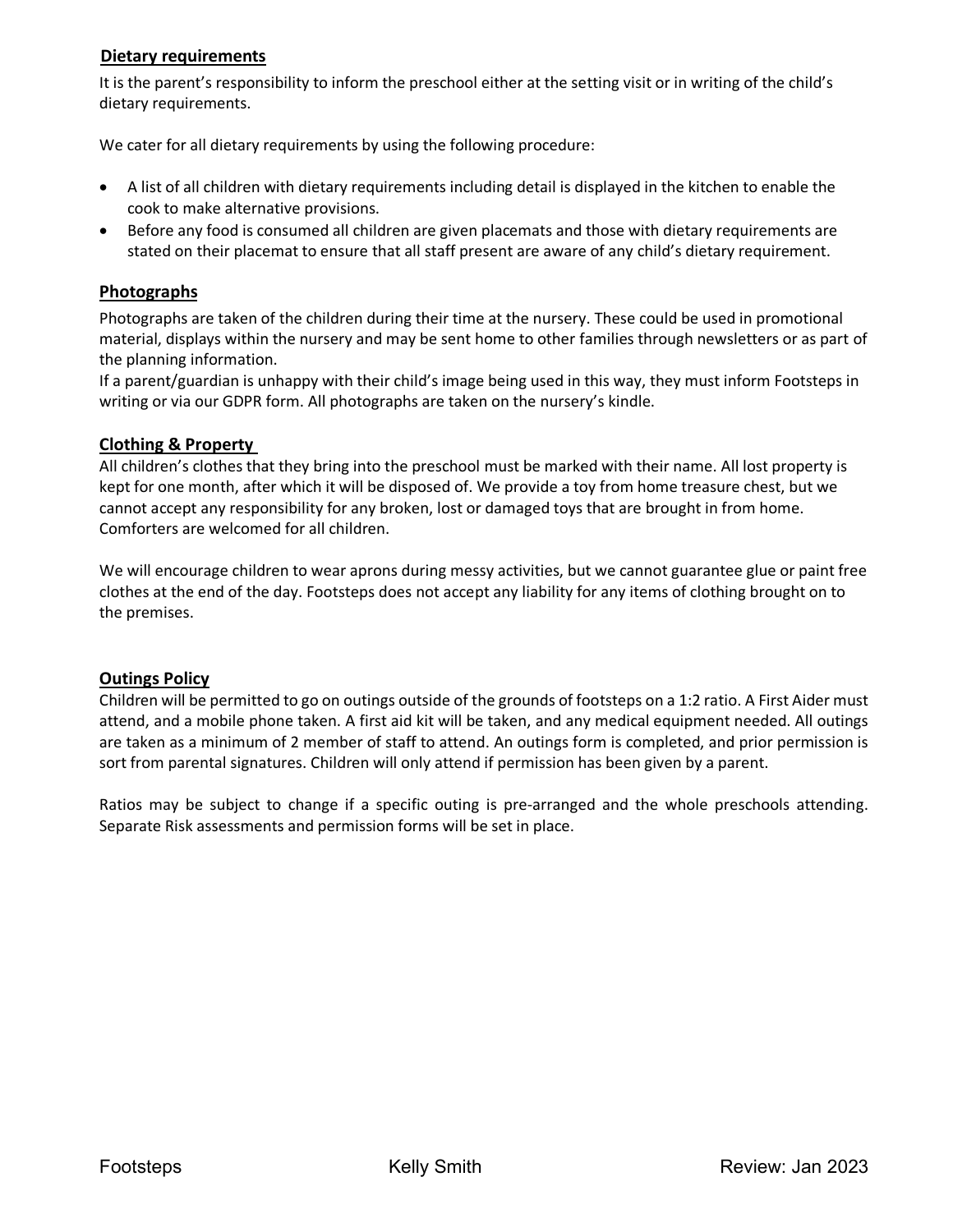# **Staff Policy – Code of Conduct**

- The welfare of the child is paramount
- All staff are responsible to safeguard and promote the welfare of the children.
- Staff who work with children are responsible for their own actions and behaviour and should avoid any conduct which would lead any reasonable person to question their motivation and interests.
- Staff should work and seen to work, in an open and transparent way.
- The same professional standards should always be applied regardless of culture, disability, gender, language, racial origin, religious belief and/or sexual liberty.
- Staff are responsible for nurturing and education young children as well as providing support and information to parents.
- Staff have a responsibility to understand and adhere to current legislation and guidance that support their role.
- Staff will be expected to follow agreed procedures without fear of recrimination to bring to the attention of the manager.
- Staff should dress appropriately for the job and give a positive image.
- All staff should be aware of the policies and procedures and work within them.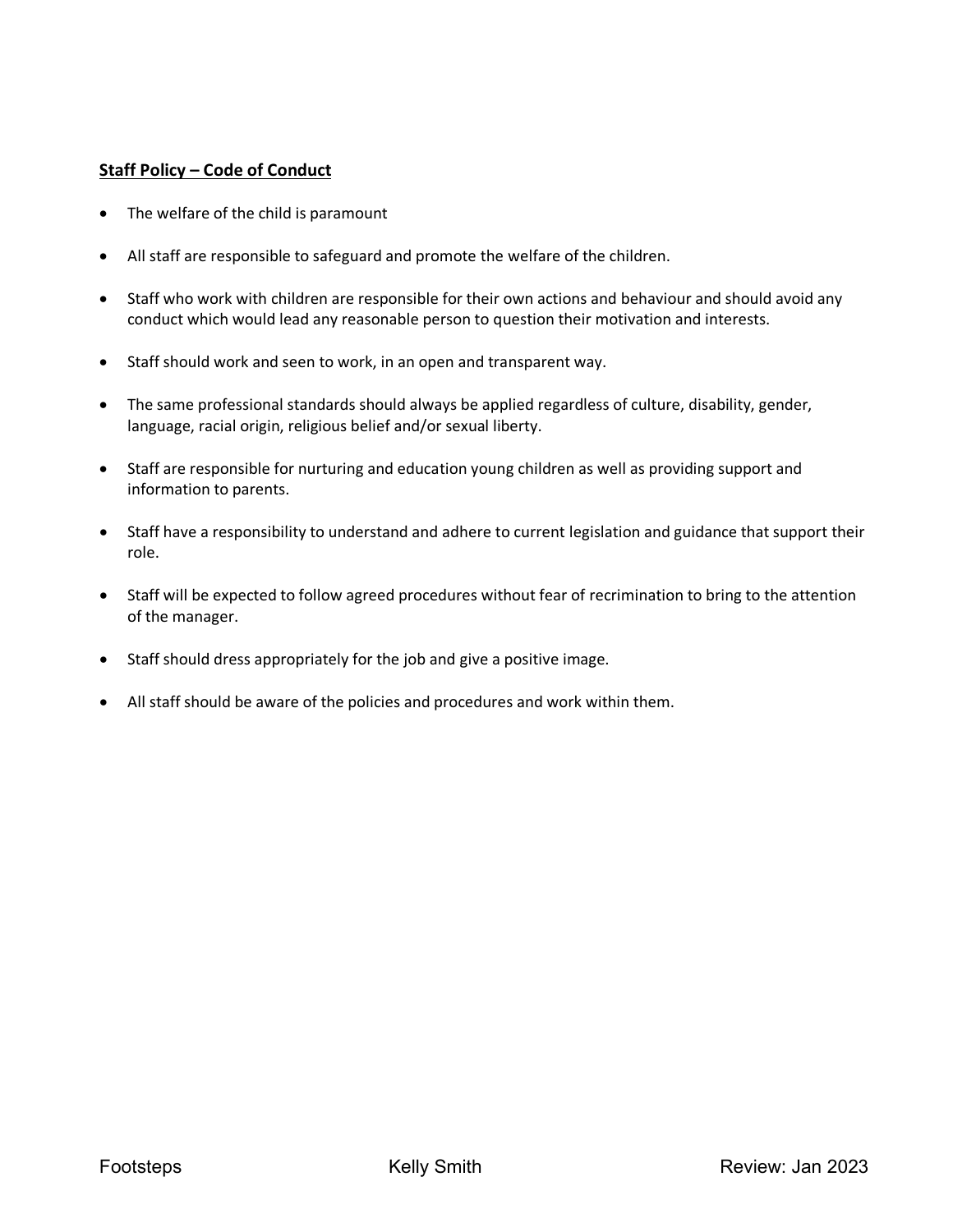# **Fire Action Notice Policy (See full Fire and Emergency Evacuation plan)**

- On discovering a fire, the alarm will sound.
- Staff in each room take on their duties and evacuate the children, visitor and adults via the closest Fire Exit.
- Staff to lead the children to the designated assembly point (car park outside preschool). If it is not possible to reach the designated assembly point safely, stand as far away from the building as possible in the event of a fire.
- The Manager Jo Petty will take control of the incident gathering their documents (emergency grab bag containing a plan of the premises, forms, telephone numbers, space blankets, high vis vests) and dials 999 on confirmation of a fire. The manager takes the roll call and reports everyone is accounted for or identifies persons are missing and where they were last seen if know. The manager will meet with fire service and report accordingly.
- The Chef or Manager isolates the power/gas and reports to the assembly point.
- The Deputy Manager (Fire Marshall) does the sweep and reports to the manager areas are checked and cleared.

### **Evacuation Procedures**

ON EVACUATION OF THE BUILDING TAKE ALL NECESSARY PRECAUTIONS**:** 

- Stay calm
- Reassure the children
- Leave the doors open
- Walk in an orderly manner to the pre-arranged evacuation point, making sure the building is out of sight.
- Pre-arranged evacuation point is \_\_\_\_\_COMMUNITY CENTRE

Legal framework:

Regulatory Reform (Fire Safety) Order 2005

### **Security/Intruder policy and procedure**

### **Aim**

It is our aim to maintain the highest possible security of our premises to ensure that each of our children is cared for safely at all times. The nursery 's main door will be supervised at all times; the doorbell will be rung by anyone wanting permission to enter and identification will need to be checked. Within the guidance of the EYFS Framework on continuous indoor / outdoor play, staffs need to be extra vigilant with regards to this policy.

# **Policy**

# **Children's personal safety**

• We ensure all our staff, students; volunteers have been checked for criminal records by an enhanced disclosure from the Disclosure and Barring Service.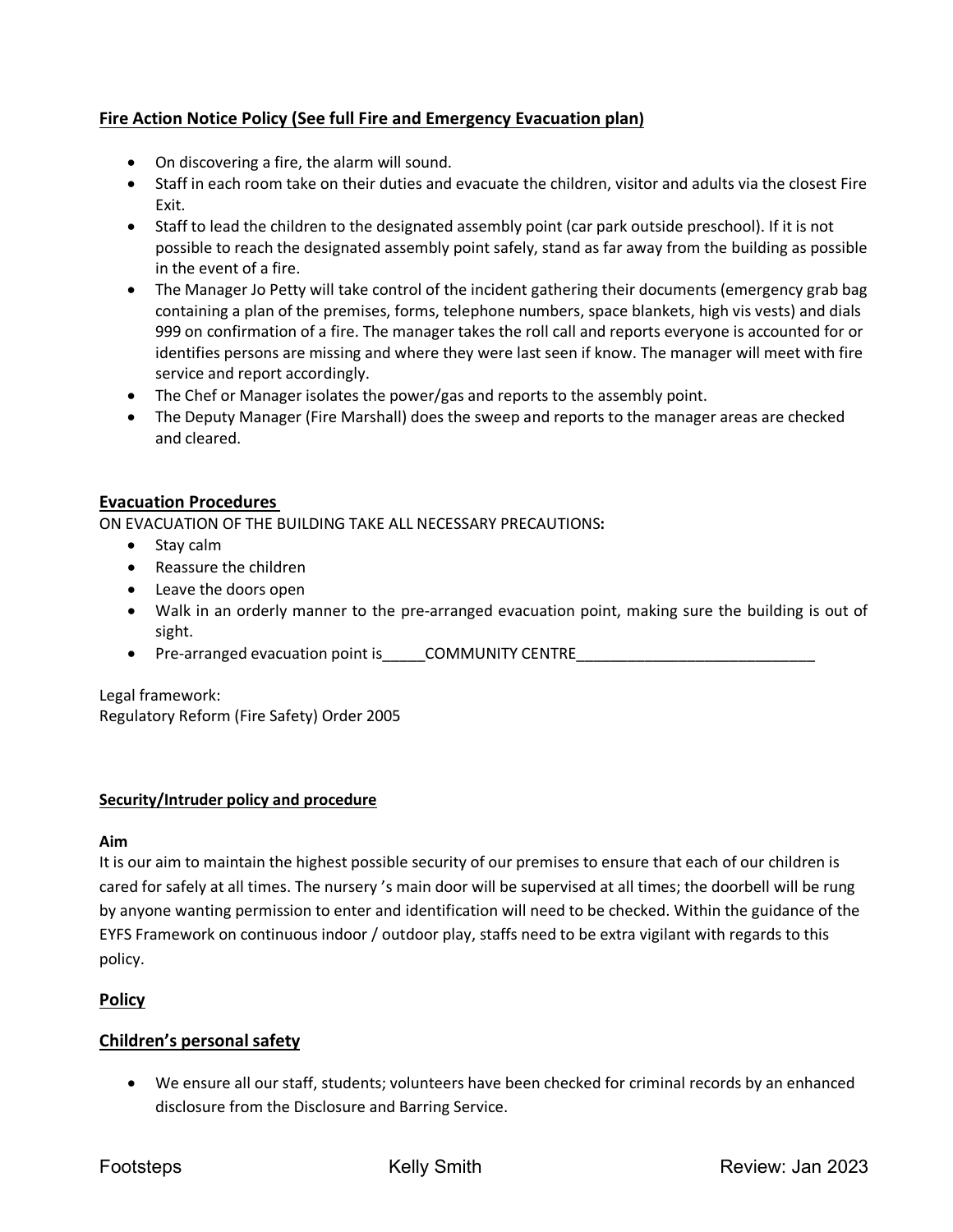- All children are supervised by adults at all times
- We always have at least two members of staff on the premises whenever children are present.
- We carry out Risk & Benefit assessments to ensure our children are not made vulnerable within any part of our Preschool or when taking part in activities.
- Staff are not allowed to carry mobile phones on them during sessions. They are in a lockable cupboard.

#### **Security measures in place**

- We have systems in place for the safe arrival and departure of children.
- The times of the children's arrival and departure are recorded accurately by the minute.
- The arrival and departure times of all adults (staff, volunteers and visitors is recorded).
- Photographs of staff are displayed at the main entrance.
- At busy times a member of staff will greet parents/carers at the main doors to the main entrance when they arrive and depart.
- All visitors must sign in the visitor's book and sign out when they leave
- We have signs on the doors around the setting reminding parents, and visitors that the security doors must be open and closed by a staff member.
- The doors into the gardens can only be opened to allow children access in to secure outdoor areas. Outside gate is securely bolted at all times.
- Children are only allowed to go home with the named person on their registration document, unless prior notification is given by letter from a parent/carer and identification or password must be shown/given when the person arrives before we allow the child to leave.
- If staff cannot identify a person coming to collect a child, the child's parents will be contacted for clarification.
- Our systems prevent children within our care from leaving our premises unnoticed.
- Personal possessions of staff are stored safely during sessions.

### **NAMED PERSONS**

Jo Petty – Self -Regulation Officer

Jo Petty– Designated Child Protection & Safeguarding officer Anna Barrell – Deputy Child Protection & Safeguarding Officer

Kelly Smith and Jo Petty– Health & Safety Officers

Debbie Witney and Jo Petty– SENCo officer

Jo Petty– Fire Wardens Anna Barrell - Deputy Fire Warden